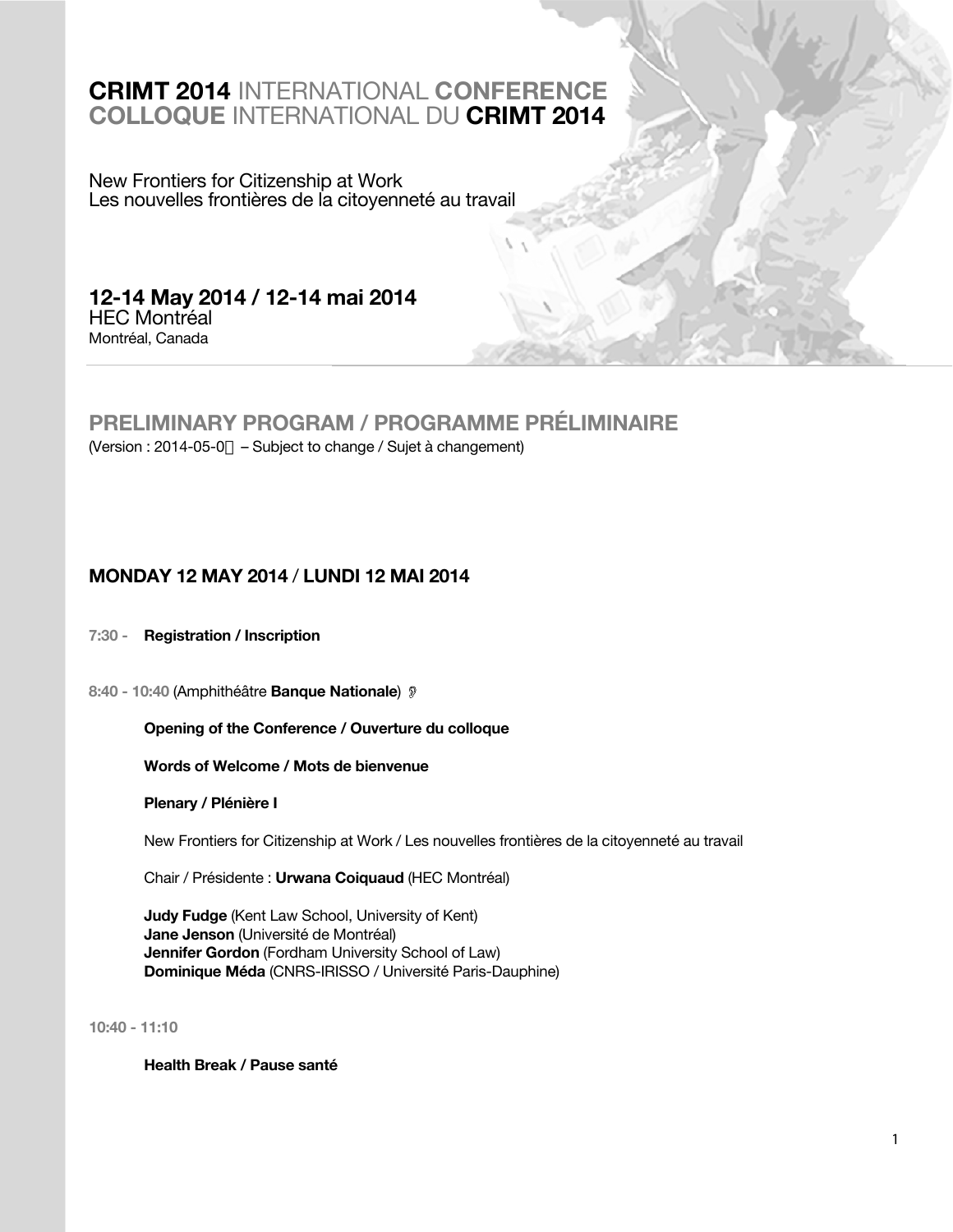#### **Workshop / Atelier 1.1** (Amphithéâtre **Banque Nationale**) !

Management Strategy and Worker Resistance / Stratégies managériales et praxis de résistance ouvrière

Chair / Président : **Christian Lévesque** (HEC Montréal)

**Christopher Huxley** (Trent University) *Three Decades of Lean Production: Ideology, Practice and Resistance* **Hannah Johnston** (Queen's University) *Cultivating Governance: Identity Politics and Labor Relations in Pennsylvania's Mushroom Industry* **Marco Hauptmeier** (Cardiff University) & **Ian Greer** (Leeds University) *Organizing Competition Whipsawing in Employment Relations* **Magdalena Bernaciak** (European Trade Union Institute - ETUI) *Social Dumping and the EU Integration Process*

#### **Workshop / Atelier 1.2** (Room / Salle **Quebecor**) !

Worker Participation and Democracy at Work: Voice, Organizational Performance and Societal Effects / Participation ouvrière et démocratie au travail : expression, performance organisationnelle et effets sociétaux

Chair / Président : **Marc-Antonin Hennebert** (HEC Montréal)

**Isabelle Ferreras** (Université de Louvain / Centre de recherches interdisciplinaires Démocratie Institutions, Subjectivité) *Gouvernement de l'entreprise et investisseurs en travail. Histoire critique et relance institutionnelle* **Christophe Ramaux** (Centre d'Économie de la Sorbonne, Université Paris I) *Comment refonder l'entreprise selon une logique partenariale ?* **Catherine Vincent** (Institut de Recherches Économiques et Sociales - IRES) Les espaces de dialogue sur les conditions de travail dans l'administration française: nouveaux dispositifs de *dialogue social ou palliatifs de l'action syndicale?* **Qiuyin Hu** (Leiden University) *Unscrambling the Jigsaw Puzzle of Workplace Democracy—Coordinating Various Channels of Workplace Democracy to Achieve Higher Productivity and Greater Voice* **Andrew R. Timming** (University of St Andrews), **John Budd** (University of Minnesota) & **J. Ryan Lamare** (Pennsylvania State University)

*Learning About Democracy at Work: Evidence on the Societal Effects of Employee Participation in Decision-Making*

#### **Workshop / Atelier 1.3** (Room / Salle **KPMG**) !

Innovating for Renewing Union Representation? / Innover pour refonder la représentation syndicale ?

Chair / Présidente : **Melanie Simms** (University of Leicester)

#### **Peter Fairbrother** (RMIT University)

*Rethinking Unions and the Question of Citizenship*

**Christian Dufour** (CRIMT) & **Adelheid Hege** (Institut de Recherches Économiques et Sociales - IRES) *Citoyenneté, représentativité, renouveau syndical*

**Graciela Bensusán** (UAM/ X) & **Marta Subiñas** (Facultad Latinoamericana de Ciencias Sociales - FLACSO) *The Relationship Between Union Representation, Intermediation and Democracy: Limits and Possibilities in Mexico* **Jan Frans Ricard** (Confédération des syndicats nationaux / Université du Québec à Montréal) *Comment les femmes ont sauvé le mouvement syndical : questions de légitimité et capacité de transformation sociale dans un contexte de renouveau*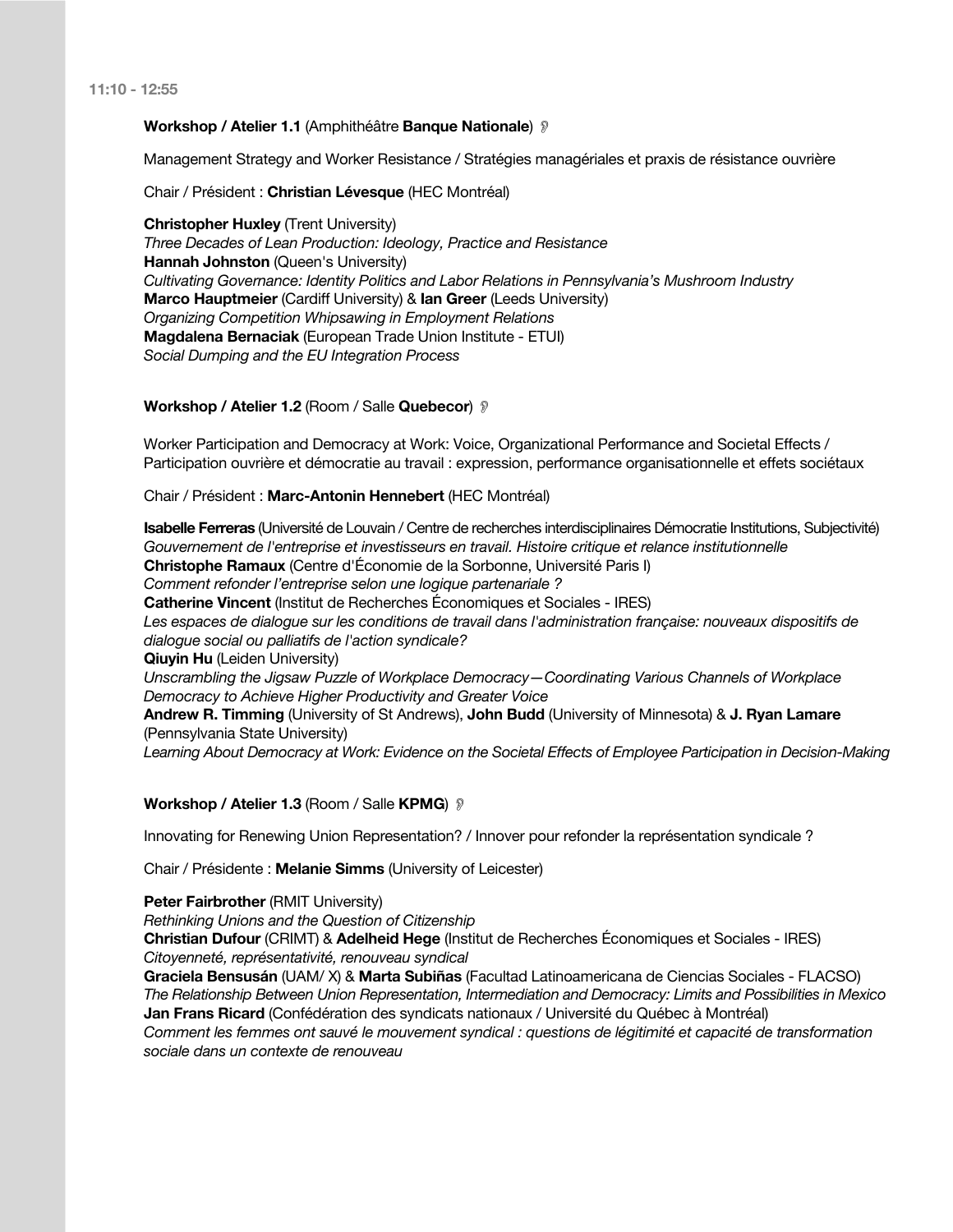**Workshop / Atelier 1.4** (Room / Salle **Métro Inc.**) !

**SYMPOSIUM I** - The Regulation of the Working Conditions and Commodification of the Immigrant Workforce I : A Comparative and International Perspective on Migrant Worker Mobility / La régulation politique et juridique des conditions de travail et de la marchandisation de la main-d'œuvre immigrante I : regard comparé et international sur la mobilité des travailleurs migrants

Chair / Présidente : **Dalia Gesualdi-Fecteau** (Université du Québec à Montréal)

**Catherine G. Bowman** (University of Colorado) & **Jennifer L. Bair** (University of Colorado) *From Cultural Sojourners to Temporary Migrant Workers: The Historical Transformation and Contemporary Significance of the J1-Summer Work Travel Visa* **Louis-Pierre Beaudry** (Université Laval) & **Danièle Bélanger** (Université Laval) *Travail et citoyenneté dans l'industrie forestière au Québec: les travailleurs sylvicoles à l'intersection du social et du statut* **Frédéric Décosse** (Institut de Recherche Interdisciplinaire sur les enjeux Sociaux - IRIS) *Les ouvriers agricoles guatémaltèques des fincas du Chiapas: économie d'enclave, 'unfree labour' et utilitarisme migratoire* **Chris Leggett** (James Cook University) & **Stéphane LeQueux** (James Cook University) *L'institution syndicale comme agent frontière de l'exclusion sociale à Singapour*

#### **Workshop / Atelier 1.5** (Room / Salle **Raymond Chabot Grant Thornton**)

*The Future of the ILO in the Global Economy* by Francis Maupain (Hart, 2013): An Encounter With the Author / *L'OIT à l'épreuve de la mondialisation financière : peut-on réguler sans contraindre ?* par Francis Maupain (Institut international d'études sociales, 2012) : rencontre avec l'auteur

Chair / Président : **Brian Langille** (University of Toronto)

**Francis Maupain** (ILO Geneva) **Adelle Blackett** (McGill University) **Steve Charnovitz** (The George Washington University) **Brian Langille** (University of Toronto) **Guy Mundlak** (Tel-Aviv University) **Kerry Rittich** (University of Toronto)

#### **Workshop / Atelier 1.6** (Room / Salle **TD Assurance Meloche Monnex**)

The Dark Side of Industrial Citizenship: Work in the Private Service Sectors / Le côté obscur de la citoyenneté industrielle : le travail dans le secteur des services privés

Chair / Présidente : **Jill Rubery** (Manchester Business School, University of Manchester)

**Einat Albin** (The Hebrew University of Jerusalem) *Intimacy in Personal Service Work* **Kaitlyn Matulewicz** (University of Victoria) *Gender, Restaurant Work, and Customer Sexual Harassment in Canada* **Paul Brook** (University of Leicester) *Resistance and Collective Organisation on the Service Front-line: Reassessing the Possibilities for Opposition in the Triadic Relationship* **Judy Fudge** (Kent Law School, University of Kent) *Comment / Commentaire*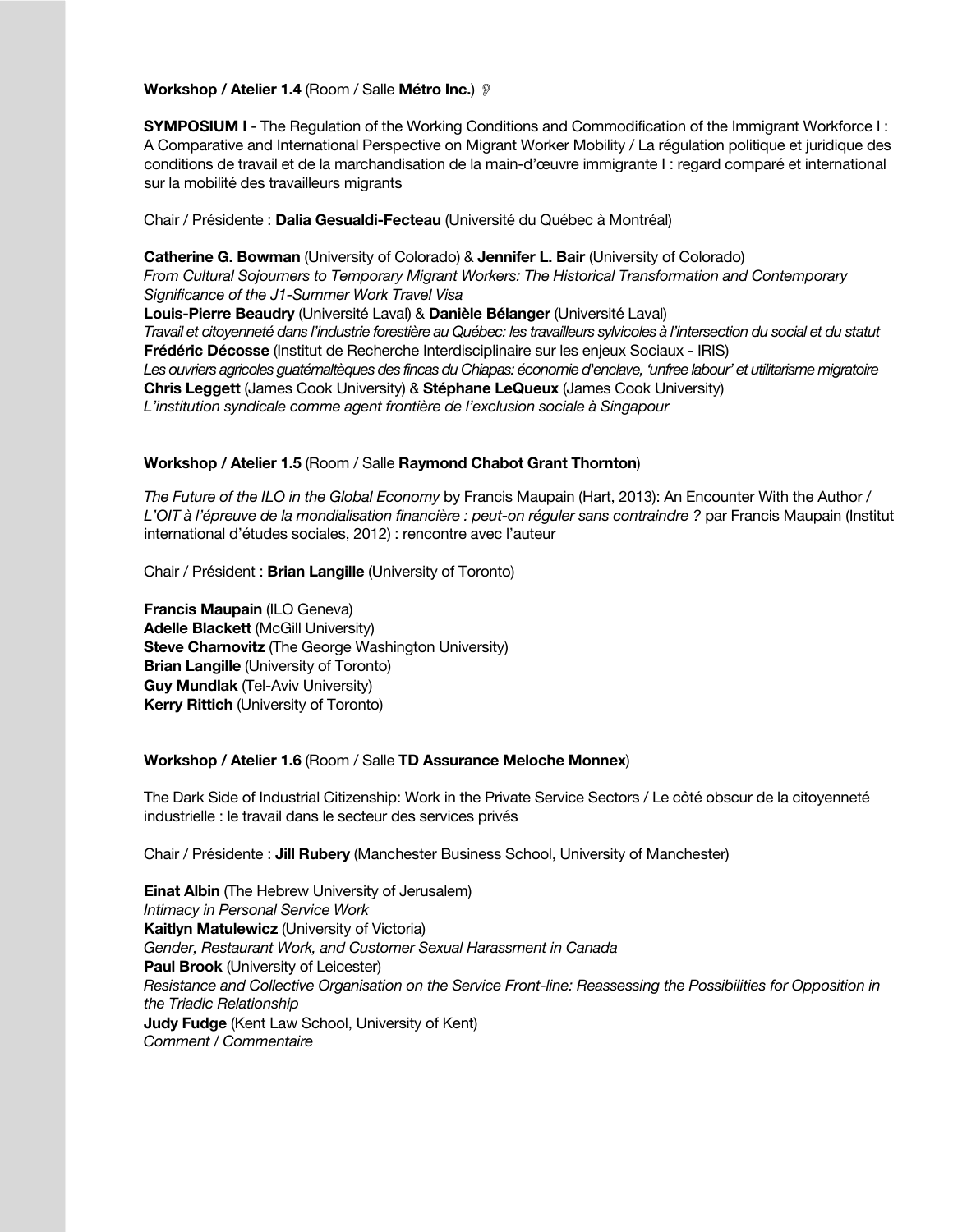## **Workshop / Atelier 1.7** (Room / Salle **Nancy et Michel-Gaucher**)

Between High and Low Roads: The Difficult Reconciliation of Economic and Social Progress / Entre voie royale et sentier étroit : difficile conciliation du progrès social et du progrès économique

Chair / Président : **Gerhard Bosch** (Universität Duisburg-Essen)

**Charles Woolfson** (Institute for Research on Migration, Ethnicity and Society - REMESO, Linköping University) & **Arunas Juska** (East Carolina University)

*Austerity, Impaired Industrial Citizenship, and Post-Communist Migration: The Neoliberal Baltic Model Versus the Social Europe Model*

**Béla Galgóczi** (European Trade Union Institute - ETUI)

*EU Labour Migration During the Crisis – Does Increased Intra-EU Labour Mobility Contribute to Better Labour Allocation?* **Elizabeth O'Connor** (Facultad Latinoamericana de Ciencias Sociales - FLACSO)

*Urban Labor Policy and Employment Quality in Mexico City: Policy Options and Best Practices* **Joohee Lee** (Ewha Womans University)

*Nonstandard Employment and a High Road Social Citizenship Model at Work: The Case of South Korea*

#### **Workshop / Atelier 1.8** (Room / Salle **Société Canadienne des Postes**)

What Does Precariousness Mean for Workers, Unions and Public Policy? / Comment la précarité se traduit-elle pour les travailleurs, les syndicats et sur le plan des politiques publiques ?

Chair / Présidente : **Jane Jenson** (Université de Montréal)

**Wayne Lewchuk** (McMaster University), **Michelynn Lafleche** (United Way of Toronto) & **Stephanie Procyk** (United Way of Toronto) *It's More than Poverty : Employment Precarity and Household Wellbeing* **Stephanie Premji** (McMaster University) & **Yogendra Shakya** (University of Toronto) *Work and Health of De-skilled Foreign-born Racialized Women in Toronto: A Community-based Study* **Marlea Clarke** (University of Victoria) *Social Citizenship, Rising Precariousness and Unions' Strategies in Post-Apartheid South Africa* **Marianne De Troyer** (European Trade Union Institute – ETUI) & **Laurent Vogel** (European Trade Union Institute – ETUI) *Working Conditions and Social Inequalities of Health in Europe: A Major Challenge for Unions* 

**12:55 - 14:25**

**Lunch / Déjeuner**

**14:25 - 16:10**

#### **Workshop / Atelier 2.1** (Amphithéâtre **Banque Nationale**) !

Alternative, Competing or Complementary Forms of Collective Representation: Vectors of Citizenship at Work? / Formes alternatives, concurrentes et complémentaires de représentation collective : vecteurs de citoyenneté au travail ?

Chair / Président : **Christian Brunelle** (Université Laval)

**Laurence Léa Fontaine** (Université du Québec à Montréal) & **Benjamin Paré** (Université du Québec à Montréal) *Tentative de représentation des camionneurs autonomes au Québec : portrait statutaire* **Catherine Le Capitaine** (Université Laval) & **Mélanie Gagnon** (Université du Québec à Rimouski) *À qui profite la représentation non-syndicale : les travailleurs ou les employeurs ?* **Larry Haiven** (Saint Mary's University) *The Workers United: Collectivity and Representation*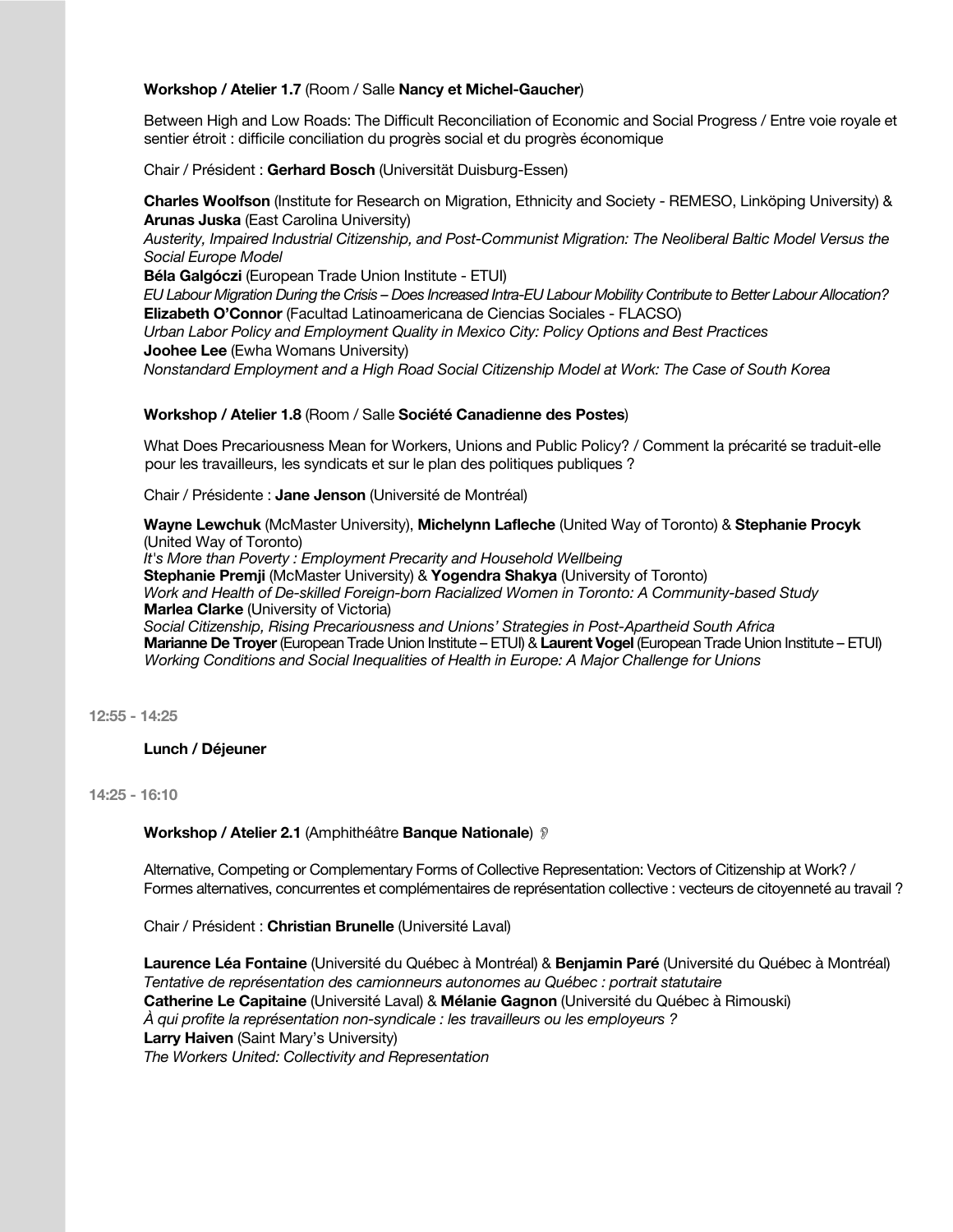#### **Workshop / Atelier 2.2** (Room / Salle **Quebecor**) !

Negotiating the 'Frontiers': New Alliances, Identities and Forms of Worker Solidarity / Tisser des liens pour gommer les 'frontières' : nouvelles alliances, logiques d'adhésion et formes de solidarités ouvrières

Chairs / Présidents : **Christian Dufour** (CRIMT) & **Adelheid Hege** (IRES)

**Melanie Simms** (University of Leicester) & **Jo Grady** (University of Leicester) *Trade Unions and Financialisation: The Challenge to Building Solidarities in Times of Crisis* **Ed Heery** (Cardiff University) *Trade Unions as Human Rights Actors: a Case Study of the Amnesty International UK Trade Union Network* **Mélanie Dufour Poirier** (Université de Montréal) & **Armel Brice Adanhounme** (Université du Québec à Trois-Rivières) Les identités collectives dans le processus de transnationalisation de l'action syndicale : une étude comparative *Ghana-Chili* **Jean Jenkins** (Cardiff University) *Grass Roots Organising in Garment and Electrical Value Chains in Southern India* **Georges Ubbiali** (CNRS / Université de Bourgogne)

*Rester organisé en étant pensionné. Les conditions du maintien d'une affiliation improbable. Le cas de la CFDT*

#### **Workshop / Atelier 2.3 (Room / Salle KPMG)** ?

Promises and Pitfalls in the Implementation of International Norms and Fundamental Rights at Work / La mise en œuvre des normes internationales et des droits fondamentaux au travail : écueils et promesses

Chair / Présidente : **Renée-Claude Drouin** (Université de Montréal)

**Rachid Nacer** (CEJEC, Université Paris X-Nanterre)

*Les Conventions fondamentales de l'OIT : bases d'une citoyenneté universelle au travail ?* **Isabelle Duplessis** (Université de Montréal)

*Les enjeux féministes de la Convention (n° 189) concernant le travail décent pour les travailleuses et travailleurs domestiques de 2011*

**Claude Rioux** (CRIMT / Collaborateur externe auprès du Bureau international du Travail) & **Roger Lecourt** (Collaborateur externe auprès du Bureau international du Travail)

*La coopération technique comme vecteur de promotion des droits fondamentaux du travail*

**Christina Niforou** (University of Birmingham)

*Re-visiting Global Labour Governance in the Maritime Industry: The Case of the 2006 ILO Maritime Convention* **Christina Stringer** (University of Auckland), **Nigel Haworth** (University of Auckland), **Glenn Simmons** (University of Auckland), **Steve Hughes** (Newcastle University Business School) & **Hugh Whittaker** (University of Auckland) *Labour Standards and Modes of Regulation: The Case of the New Zealand Fishing Industry*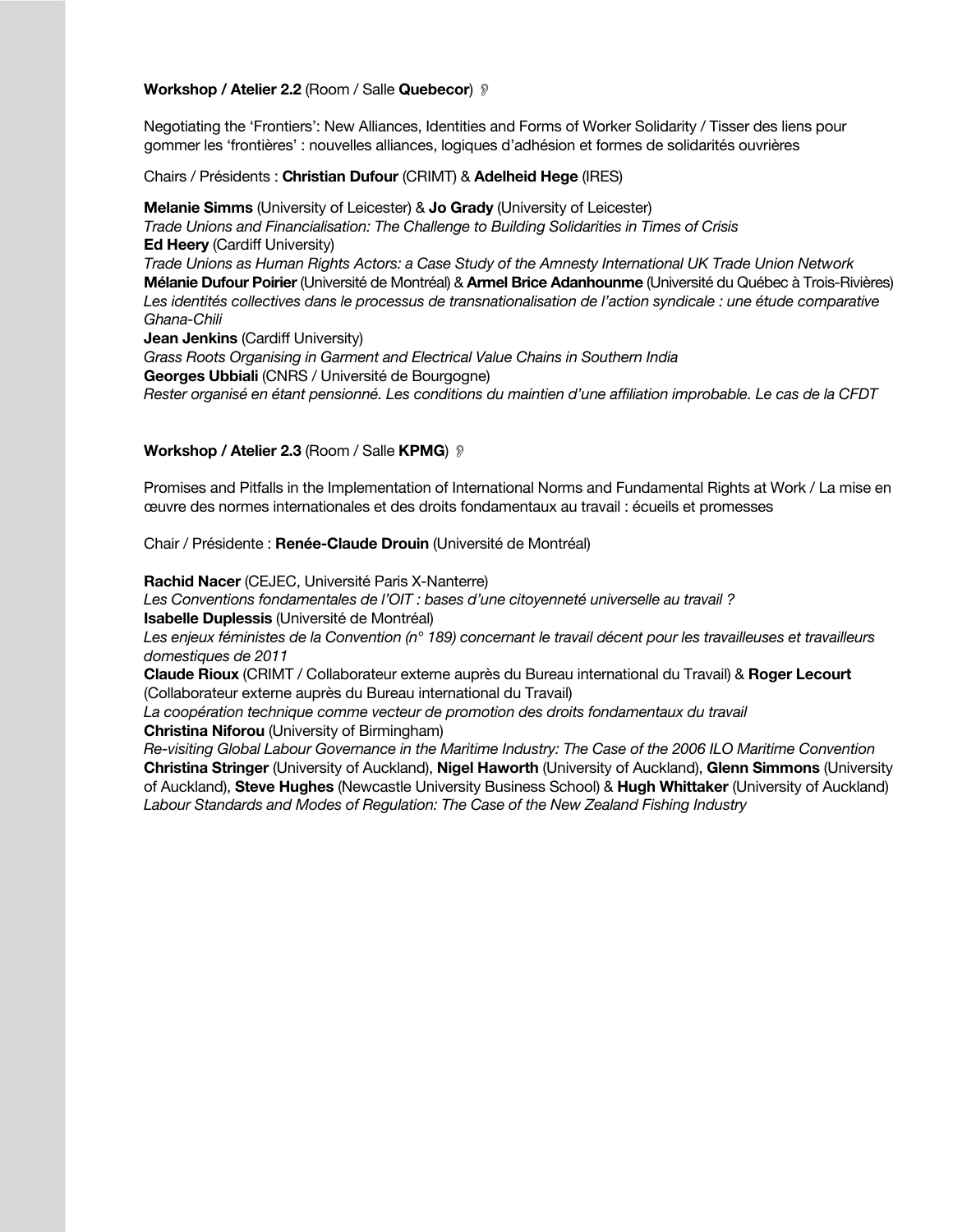#### **Workshop / Atelier 2.4** (Room / Salle **Métro Inc.**) !

**SYMPOSIUM I** - The Regulation of the Working Conditions and Commodification of the Immigrant Workforce II: Interdisciplinary Perspectives on Legal Effectiveness in the Case of Migrant Workers / La régulation politique et juridique des conditions de travail et de la marchandisation de la main-d'œuvre immigrante II : réflexions interdisciplinaires sur l'effectivité de droit pour les travailleurs migrants

Chair / Présidente : **France Houle** (Université de Montréal)

#### **Leah F. Vosko** (York University)

*Tenuously Unionized: Temporary Migrant Workers and the Limits of Formal Mechanisms for Facilitating Collective Bargaining*  **Katherine Lippel** (Université d'Ottawa)

*Les défis d'application des protections légales en matière de santé aux besoins des travailleurs étrangers temporaires* **Stéphanie Bernstein** (Université du Québec à Montréal)

*Le rôle de l'État dans la promotion et la protection des droits au travail des travailleurs migrants temporaires au Québec : une étude d'interventions sur le terrain*

**Dalia Gesualdi-Fecteau** (Université du Québec à Montréal)

*Le droit du travail comme rempart utile? Le système d'emploi généré par le Volet agricole du Programme des travailleurs étrangers temporaires et la mise en oeuvre des protections issues de la Loi sur les normes du travail*

#### **Workshop / Atelier 2.5** (Room / Salle **Raymond Chabot Grant Thornton**)

Conciliation travail-famille : vers un renouveau du régime temporel ? / Work-Family Balance: Towards a New Time Regime?

Chair / Présidente : **Guylaine Vallée** (Université de Montréal)

**Fabienne Berton** (LISE CNRS, CNAM Paris), **Bernard Fusulier** (FNRS - Université catholique de Louvain / GIRSEF & CIRFASE - Louvain-la-Neuve), **Chantal Nicole-Drancourt** (LISE CNRS, CNAM Paris) *Tensions autour de la conciliation travail/famille : l'enfant Elfe à l'épreuve du régime temporel fordiste* **Ariane Ollier-Malaterre** (UQAM / LISE CNRS, CNAM Paris)

Les politiques organisationnelles de soutien à l'articulation entre vie professionnelle et vie personnelle : contexte *social et évaluations relationnelles*

**Émilie Genin** (Université de Montréal)

*Quand le travail déborde sur la vie personnelle… mise à disposition ou mode de conciliation ?*

**Diane-Gabrielle Tremblay** (TELUQ)

*Porosité des temps professionnels et personnels : disponibilité permanente et difficultés d'articulation des temps chez les avocats-avocates*

## **Workshop / Atelier 2.6** (Room / Salle **TD Assurance Meloche Monnex**)

Is the Revitalization of Trade Unions a Way to Expand Democracy at Work? Critical Approaches to Labor Renewal / La revitalisation des syndicats peut-elle être porteuse d'un renforcement de la démocratie au travail ? Regards critiques sur le renouveau syndical

Chair / Président : **David Peetz** (Griffith University)

**Karel Yon** (CERAPS / Université Lille 2) *Moral Entrepreneurship in the Labor Movement: Labor Educators and the Promotion of Labor Revitalization* **Emilien Julliard** (EHESS CMH / Université Paris-Dauphine) *The Making of an "Ephemeral Activism". Labor Revitalization Practices in the Ordinary Life of US Local Unions* **Nam Le Si** (Université Lumière-Lyon II, Centre Max Weber) *How do Unionists and Scholars Use the Idea of "Labor Renewal"? The Case of an Organizing Drive in Los Angeles* **Adrien Thomas** (CEPS / INSTEAD) *The Transnational Circulation of the "New Labor" Literature and its Reception in France and Germany*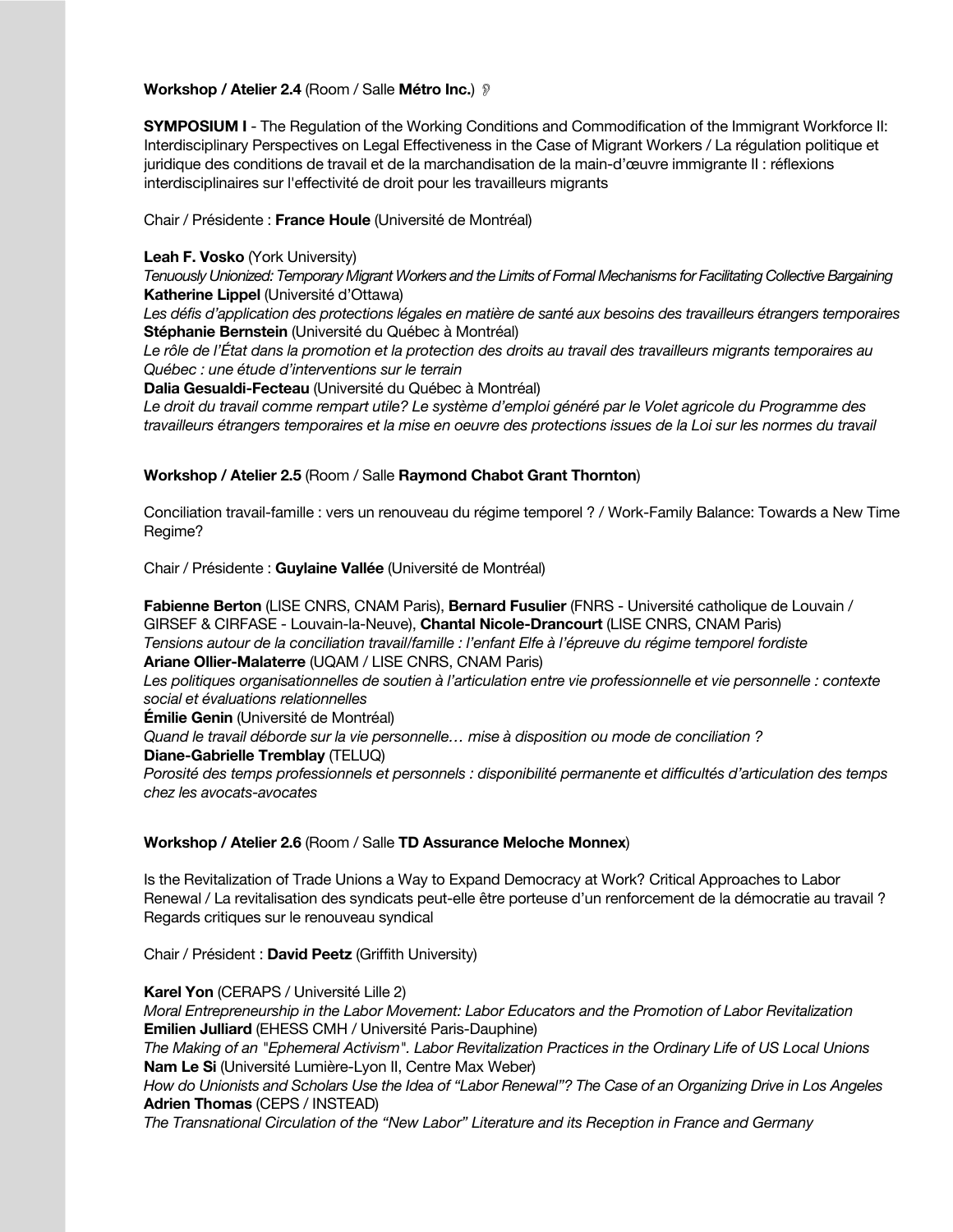## **Workshop / Atelier 2.7** (Room / Salle **Nancy et Michel-Gaucher**)

CRIMT - Labour Law and Development Research Laboratory (LLDRL) Joint-Seminar: The Regulation of Domestic Work and of International Care Chains / Atelier conjoint CRIMT - Laboratoire de recherche sur le Droit du travail et le Développement (LLDRL) : la régulation du travail domestique et des chaînes mondiales de soin

Chair / Présidente : **Adelle Blackett** (McGill University)

**Ana Virginia Moreira Gomes** (Queen's University/ Universidade de Fortaleza) & **Rupa Banerjee** (Ryerson University) *Domestic Workers' Voice: The Guarantee of the Fundamental Right to Freedom of Association and Collective Bargaining* **Ann Stewart** (University of Warwick)

*Wages for Housework Revisited - Caring Within a Global Market: The Limitations of a Labour Rights Approach* **Laura Stefanelli** (EURAC – European Research Academy / REDTAC/(IM)MIGRATION – Université de Montréal) *Care Chains and Agents of a "Transnational Welfare" : New Perspective for Migrant Women in the Care and Domestic Sector in Italy*

**Dzodzi Tsikata** (University of Ghana)

*Regulating Domestic Work in an Informal Economy: What Prospects for a New Order in Ghana?* **Lorena Poblete** (CIS-CONICET/IDES, IDAES-UNSAM) *Closer to Employment Standards? The Case of Paid Domestic Workers in Argentina*

#### **Workshop / Atelier 2.8** (Room / Salle **Société Canadienne des Postes**)

**SYMPOSIUM II** - Through the Gender Lens: Perspectives on the Reproduction of Identity and Inequality At and Beyond Work I / Sous l'angle du genre : regards croisés sur la reproduction des identités et des inégalités au travail et hors-travail I

Chair / Présidente : **Charlotte Yates** (McMaster University)

**Meagan Tyler** (Victoria University) & **Peter Fairbrother** (RMIT University) *Rural Fire Services in Australia: "Extremely Gendered" Organizations?* **Richard Phillips** (RMIT University) *What Does Natural Hazard Preparation Tell Us About Conceptualising the Individual, Communities and the State?* **Amanda Coles** (University of Melbourne) *We Can't be What We Can't See: Unions, Gender Equity, Industrial Citizenship and Cultural Citizenship in the Screen-based Production Industry*

## **Sheree K. Gregory** (RMIT University)

*Agents of Change: Conceptualizing the State and the Visibility of Fatherhood in Australian Workplaces*

**16:10 - 16:40**

**Health Break / Pause santé**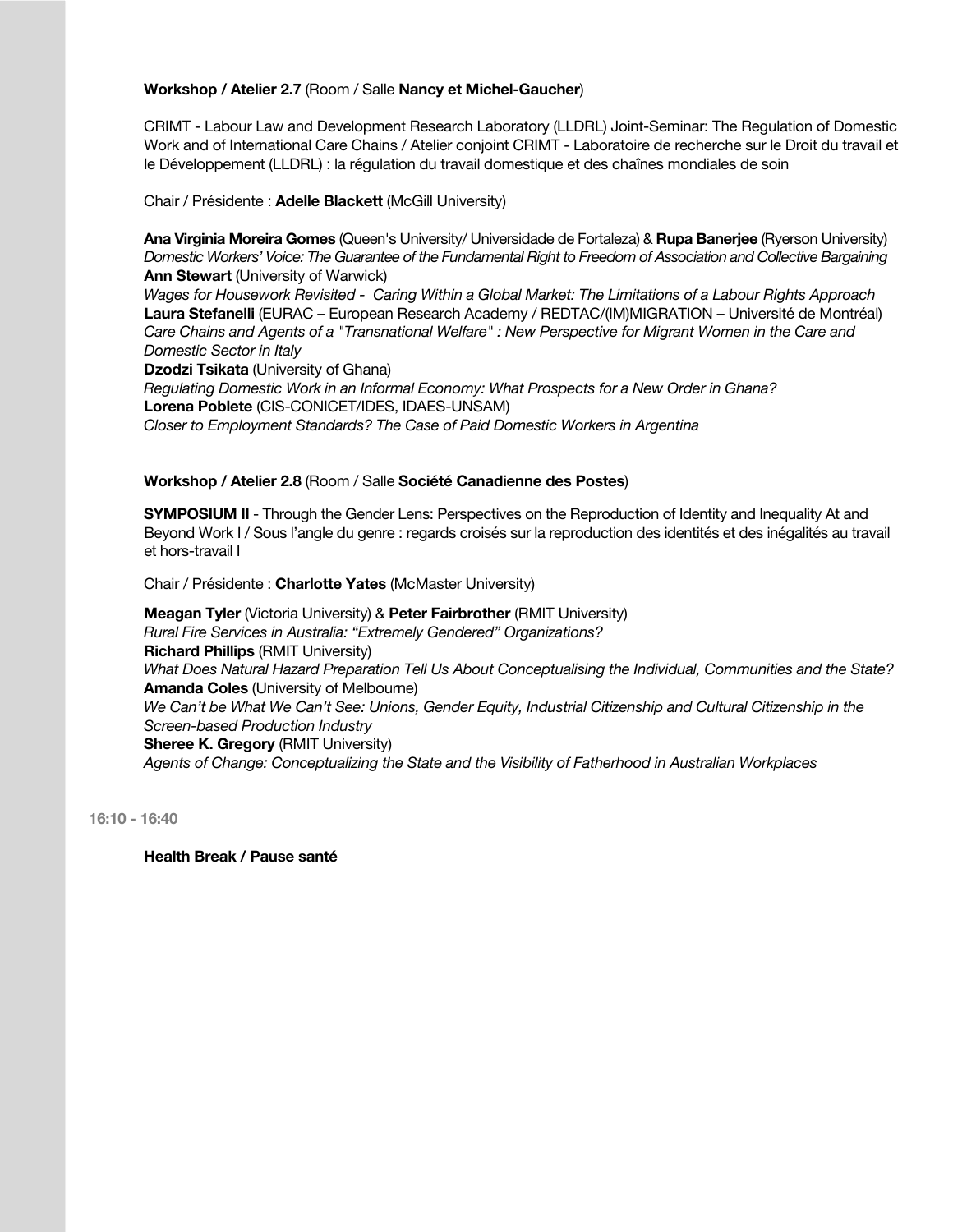#### **Workshop / Atelier 3.1** (Amphithéâtre **Banque Nationale**) !

Understanding the Employment Standards Enforcement Gap in Ontario: A Multi-Method Inquiry / Saisir l'écart dans l'application des normes minimales du travail en Ontario : une enquête multiméthodes

Chair / Président : **Harry Arthurs** (Osgoode Hall Law School, York University)

**Leah F. Vosko** (York University), **Andrea Noack** (Ryerson University), **John Grundy** (Wilfrid Laurier University), **Azar Masoumi** (York University) & **Jennifer Mussell** (York University) *Who's Covered by Ontario's Employment Standards Act? Assessing the Relationships between Workers' Characteristics and Levels of Protection*

**Eric M. Tucker**(Osgoode Hall Law School, York University), **Leah F. Vosko** (York University), **John Grundy** (Wilfrid Laurier University), **Mark P. Thomas** (York University) & **Mary Gellatly** (Parkdale Community Legal Services) *Carrying Little Sticks: Is There a 'Deterrence Gap' in Employment Standards Enforcement?*

**Alan Hall** (University of Windsor), **Eric M. Tucker** (Osgoode Hall Law School, York University), **Leah F. Vosko** (York University), **Rebecca Hall** (York University) & **Elliot Siemiatycki** (York University)

*Mapping Enforcement Decisions in Employment Standards in Ontario*

**Leah F. Vosko** (York University), **Urvashi Soni-Sinha** (University of Windsor), **J. Adam Perry** (OISE, University of Toronto), **Andrea Noack** (Ryerson University), **Kiran Mirchandani** (OISE, University of Toronto), **Rebecca Hall** (York University) & **Mary Gellatly** (Parkdale Community Legal Services)

*Methodological K/Nots: Designing Research on the Enforcement of Labour Standards*

#### **Workshop / Atelier 3.2** (Room / Salle **Quebecor**) !

The Short End of the Stick: Segmentation, Collective Agreements and Public Policies / Le petit bout du bâton : segmentation, ententes négociées et politiques publiques

#### Chair / Président : **Claude Rioux** (CRIMT)

**Diane Gagné** (Université du Québec à Trois-Rivières)

*De quelques effets de la négociation de clauses « orphelin » sur la citoyenneté au travail ?*

**Kim Bosmans** (Vrije Universiteit Brussel) & **Christophe Vanroelen** (Vrije Universiteit Brussel)

*Temporary Agency Employees as Outsiders: An Application of Norbert Elias' Established-Outsider Theory*

**Alex Covarrubias** (El Colegio de Sonora)

*From North Mexico to Detroit 3: Two-Tier-Labor Systems in Play, the Reconfiguration of Work and its Implications* **Donna Kesselman** (Université Paris-Est Créteil)

*L'ouvrier fordiste à l'heure de la globalisation : les zones grises d'emploi et le 'contrat social de l'ouvrier automobile du Michigan'*

**Charlotte Yates** (McMaster University)

*Changing Industrial Citizenship: Labour and a Reconfigured Automotive Industry*

#### **Workshop / Atelier 3.3** (Room / Salle **KPMG**) !

**SYMPOSIUM II** - Through the Gender Lens: Perspectives on the Reproduction of Identity and Inequality At and Beyond Work II / Sous l'angle du genre : regards croisés sur la reproduction des identités et des inégalités au travail et hors-travail II

Chair / Présidente : **Barbara Pocock** (University of South Australia)

**Carole Yerochewski** (Université de Montréal) *Rapports sociaux de genre et citoyenneté au travail dans l'économie solidaire brésilienne* **Larissa Bamberry** (RMIT University) *Citizenship and Household Gender Relations in Regional Labour Markets* **David Peetz** (Griffith University) *Regulation Distance, Labour Segmentation and Gender Gaps* **Jorge Carrillo** (COLEF) & **Redi Gomis** (COLEF) *Maquila and Non-Maquila Multinationals in Mexico: Which Are More Gender Equal in their Employment Practices?*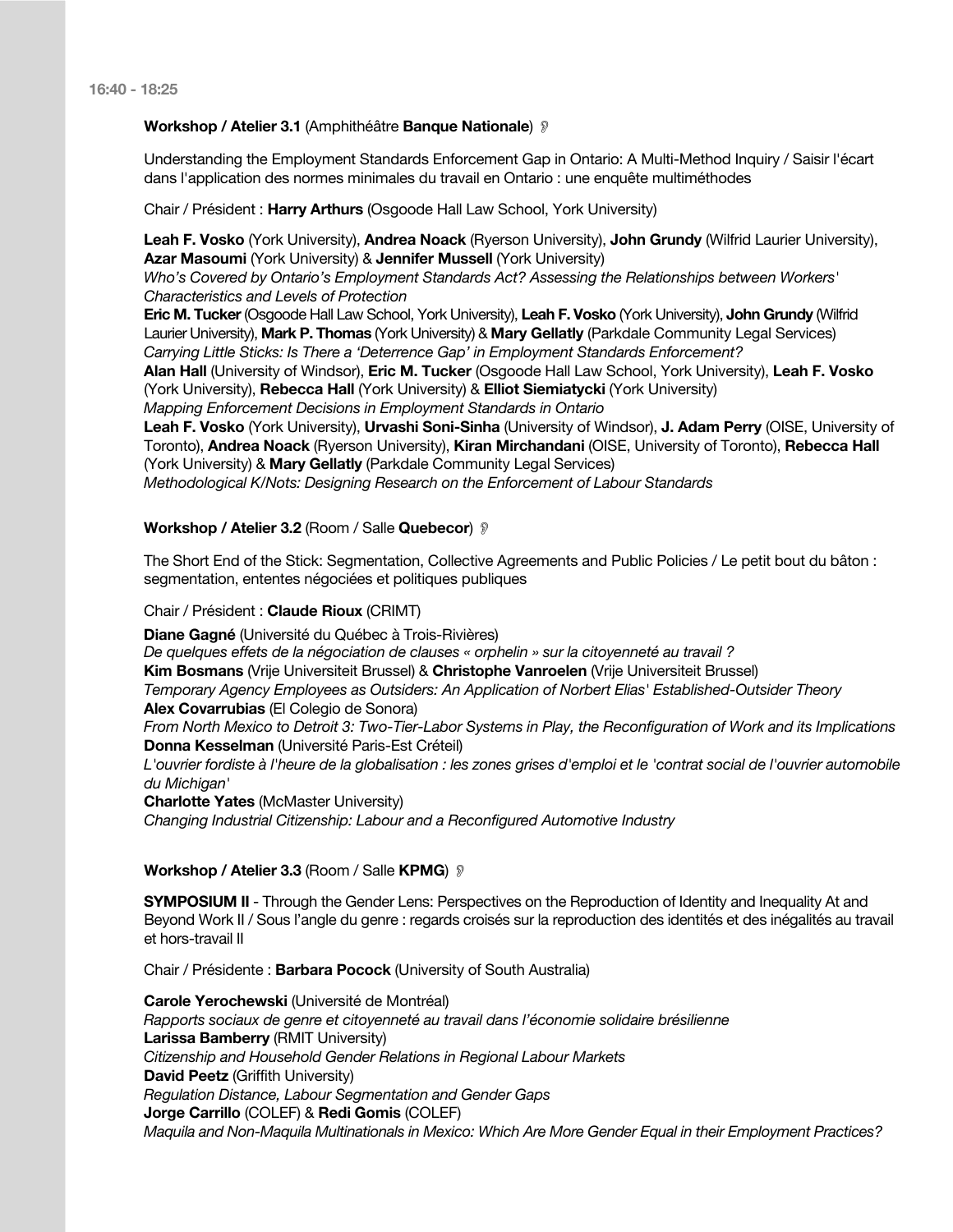**Workshop / Atelier 3.4** (Room / Salle **Métro Inc.**) !

What Role for Fundamental Rights at Work? / Quel rôle pour les droits fondamentaux au travail ?

Chair / Président : **Gilles Trudeau** (Université de Montréal)

**Anne-Marie Delagrave** (University of Victoria) *Le contrôle de l'apparence physique du salarié et les droits de la personne au Canada : Une étude comparative entre le Québec et le reste du Canada*

**Louis-Philippe Lampron** (Université Laval) & **Martine Le Friant** (Université d'Avignon et des Pays du Vaucluse) *Convictions individuelles, laïcité et emplois : quel(s) équilibre(s)?* **Marta Otto** (European University Institute)

*Towards Holistic Protection of Right to Privacy in Employment*

## **Workshop / Atelier 3.5** (Room / Salle **Raymond Chabot Grant Thornton**)

**SYMPOSIUM I** - La régulation politique et juridique des conditions de travail et de la marchandisation de la maind'œuvre immigrante III : la reconnaissance mutuelle des qualifications professionnelles des travailleurs immigrants qualifiés – nouvel instrument juridique transnational ? / The Regulation of the Working Conditions and Commodification of the Immigrant Workforce III : The Recognition of the Professional Qualifications of Skilled Immigrant Workers – A New Transnational Legal Instrument?

Chair / Présidente : **Stéphanie Bernstein** (Université du Québec à Montréal)

**Dominic Roux** (Université Laval)

*Protection du public et droit au travail: les conditions d'accès au travail imposées par les ordres professionnels du Québec respectent-elles les droits constitutionnels des travailleurs immigrants qualifiés?* **Émilie Giroux-Gareau** (Université de Montréal) Le droit à l'égalité dans la reconnaissance des compétences des immigrantes qualifiées par les ordres *professionnels : quelle égalité ?* **Nathalie Blais** (Université de Montréal) *Les travailleurs qualifiés : un intrant utile au fonctionnement de l'économie locale ?* **France Houle** (Université de Montréal) *Reconnaissance mutuelle : vers la superposition de systèmes réglementaires incohérents ?* **Jean-Luc Bédard** (TÉLUQ) *Entre facilitation de la mobilité professionnelle et protection du public : les ARM France-Québec, une analyse préliminaire par études de cas*

## **Workshop / Atelier 3.6** (Room / Salle **TD Assurance Meloche Monnex**)

L'obligation de disponibilité du salarié : nouvelle source de précarité ou de flexibilité ? / The Worker's Obligation to Be Available: A New Source of Precariousness or of Flexibility?

Chair / Président : **Jean Bernier** (Université Laval)

**Émilie Genin** (Université de Montréal)

*Proposition d'un cadre théorique pour l'analyse des phénomènes de porosité des temps* **Louise Boivin** (Université du Québec en Outaouais)

*L'injonction à la « disponibilité permanente juste-à-temps » dans les réseaux de services d'aide à domicile au Québec* **Urwana Coiquaud** (HEC Montréal) & **Laurence Léa Fontaine** (Université du Québec à Montréal) *L'obligation de disponibilité dans l'industrie du transport routier de marchandises*

**Guylaine Vallée** (Université de Montréal) & **Dalia Gesualdi-Fecteau** (Université du Québec à Montréal) *Les frontières entre le temps de travail et le temps de repos : analyse des obligations normatives fixées par la Loi* 

*sur les normes du travail*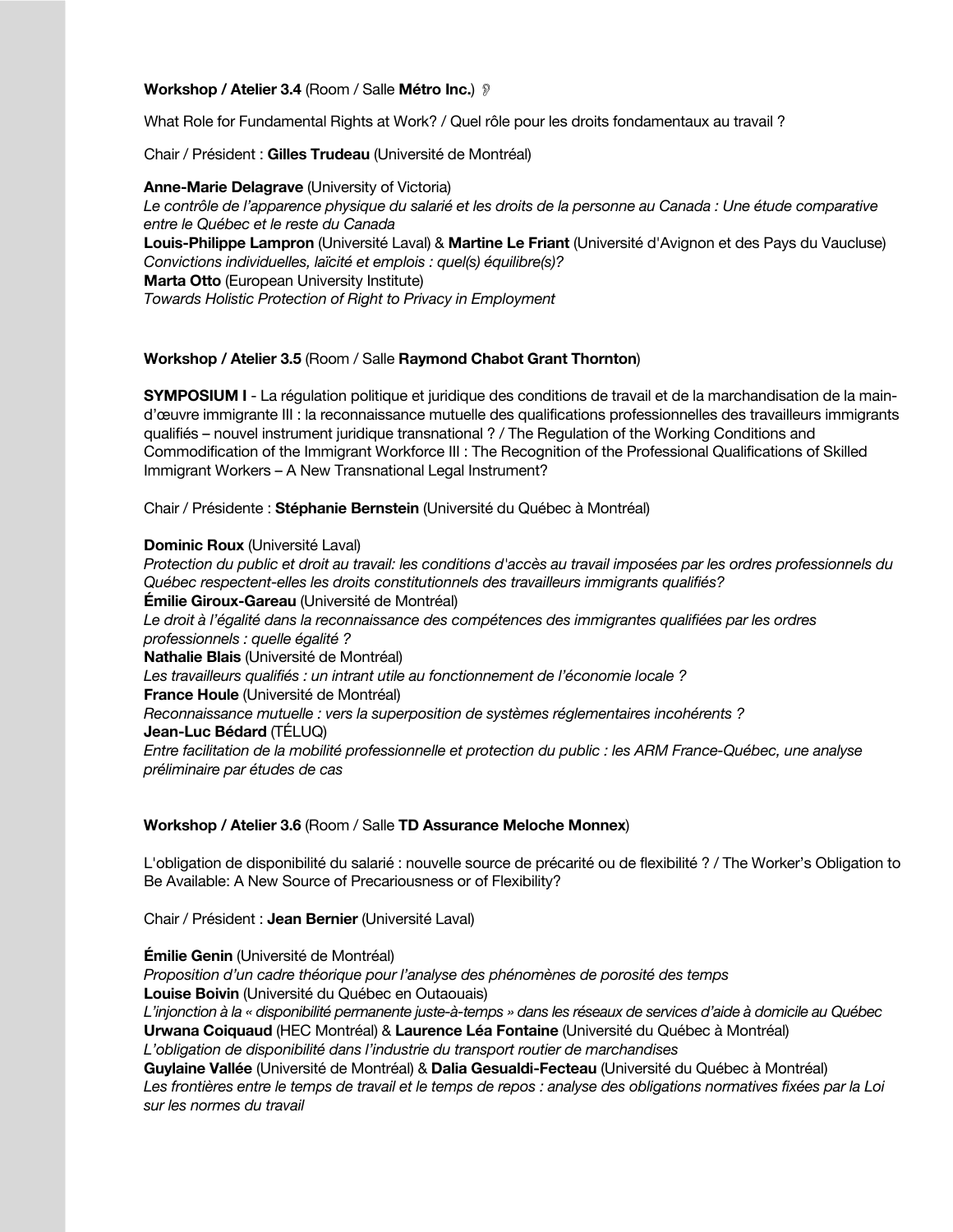## **Workshop / Atelier 3.7** (Room / Salle **Nancy et Michel-Gaucher**)

Work in the Informal Economy: Legal Approaches, Citizenship Rights and Representation / Le travail dans l'économie informelle : appréhension juridique, droits de citoyenneté et représentation

Chair / Président : **Martin Dumas** (Université Laval)

**Claire La Hovary** (University of Glasgow School of Law) *The Informal Economy and the ILO: A Legal Perspective* **Liam McHugh-Russell** (European University Institute) *Beyond Protection: An Informal Economy Perspective on Labour Law* **Supriya Routh** (Nantes Institute for Advanced Study) *Reclaiming Full Citizenship through Work: The Centrality of Work for a Claim to State Entitlement for Informal Workers in India* **Suzanne Dansereau** (Saint Mary's University)

*Absence of Citizenship at Work: Fragmented Labour Utilisation in Sub-Saharan Africa and Workers' Response*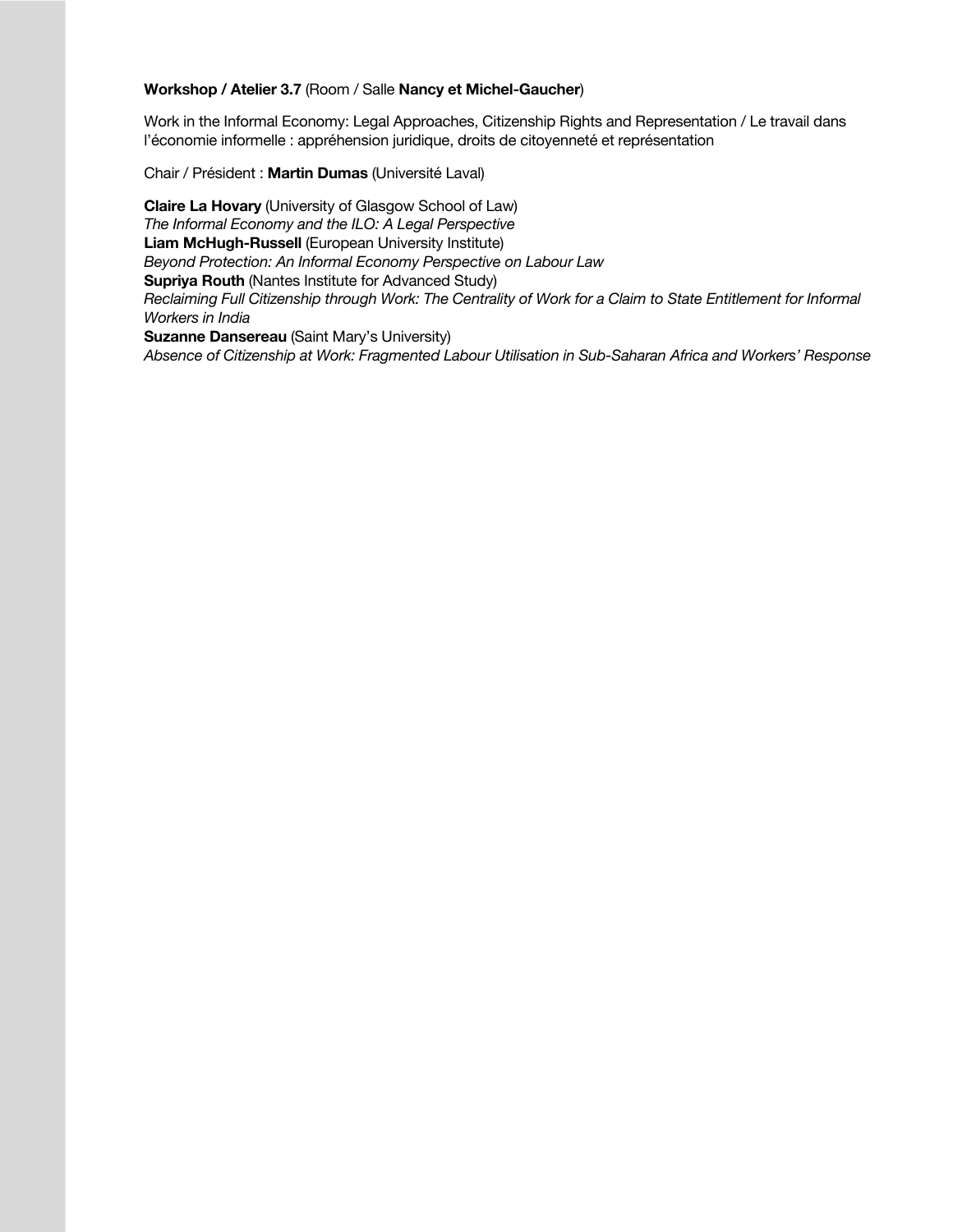## **TUESDAY 13 MAY 2014** / **MARDI 13 MAI 2014**

# **COMMUNITY FORUM / FORUM DES PARTENAIRES**

## **7:30 - Registration / Inscription**

**8:30 - 10:10** (Amphithéâtre **Banque Nationale**) !

## **Opening of the Forum / Ouverture du Forum**

## **Words of Welcome / Mots de bienvenue**

**Gregor Murray** (Université de Montréal)

**Plenary / Plénière 1**

What's at Stake? Challenges for Income Security, Time, Equality and Health / Ce qui est en jeu : défis en matière de sécurité du revenu, de temps, d'égalité et de santé

Chair / Présidente : **Marie-Josée Legault** (TELUQ)

**Michel Lizée** (Université du Québec à Montréal) **Barbara Pocock** (University of South Australia) **Katherine Lippel** (Université d'Ottawa)

**10:10 - 10:35**

**Health Break / Pause santé**

**10:35 - 12:05** (Amphithéâtre **Banque Nationale**) !

## **Plenary / Plénière 2**

Achieving Citizenship at Work in the Global South: Who, What and How? / Réaliser la citoyenneté au travail dans les pays du Sud : qui, quoi, comment ?

Chair / Présidente : **Stéphanie Bernstein** (Université du Québec à Montréal)

**Kalpona Akter** (Executive Director / Directrice exécutive, Bangladesh Center for Worker Solidarity) **Rachid Filali Meknassi** (Transparency Maroc / Université Mohammed V - Agdal Rabat) **Tim Pringle** (School of Oriental and African Studies, University of London) **Kari Tapiola** (Special Adviser to the Director-General and Ex-Executive Director, ILO / Conseiller spécial du Directeur général et ex-directeur exécutif, BIT)

**12:05 - 13:35**

**Lunch / Déjeuner**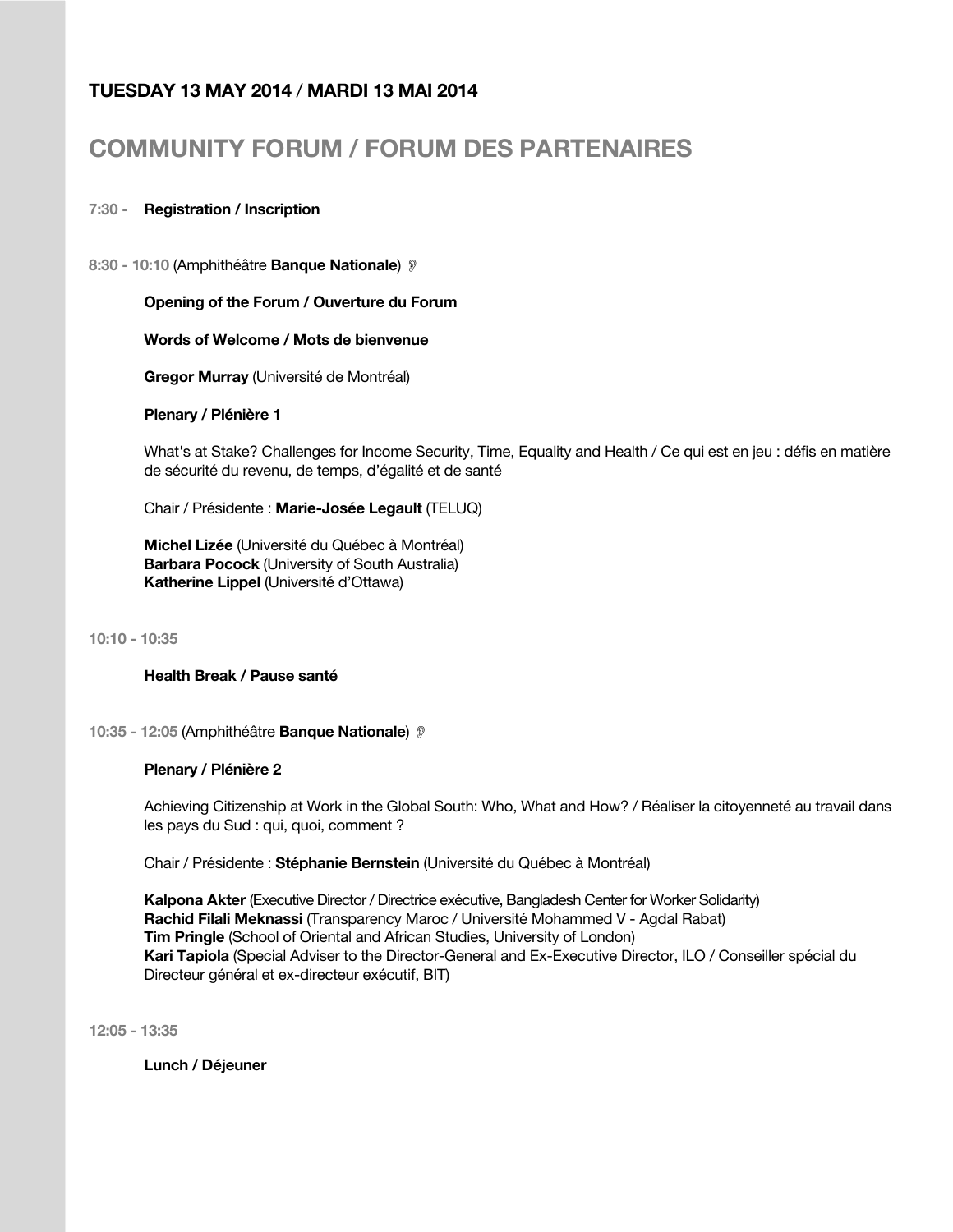**13:35 - 15:05**

#### **Forum 1.1** (Amphithéâtre **Banque Nationale**) !

Must a Good Job Be a Green Job? / Un bon emploi est-il nécessairement vert ?

Chair / Président : **Martin Dumas** (Université Laval)

**Ruth Barton (RMIT University) Esther Dormagen** (Sustainable Development Consultant / Consultante en développement durable, ELLIO) **Patrick González** (Director / Directeur, CREATE, Université Laval) **Nicolas Mainville** (Director / Directeur, GreenPeace Quebec) **Lis Suarez** (President / Présidente, FEM International) **Colleen Thorpe** (Sustainable Development Consultant / Consultante en développement durable, Équiterre)

#### **Forum 1.2** (Room / Salle **Quebecor**) !

Migrant Workers Mobilizing (Trans)nationally : Who Are the Actors, What Are the Strategies? / La mobilisation (trans)nationale des travailleuses et travailleurs migrants : qui sont les acteurs, quelles sont les stratégies ?

Chairs / Présidentes : **Stéphanie Bernstein** (Université du Québec à Montréal) & **Judy Fudge** (Kent Law School, University of Kent)

**Jennifer Gordon** (Fordham University School of Law)

**Evelyn Calugay** (Filipino Women's Organization in Quebec – PINAY Québec / Organisation des femmes Philippines du Québec – PINAY Québec)

**Cathleen Caron** (Global Workers Justice Alliance)

**Marcus Kahmann** (Institut de Recherches Économiques et Sociales - IRES)

**Helena Sanchez Perez** (Représentante et porte-parole, Association des travailleuses et travailleurs étrangers temporaires)

**TBC / À confirmer** (Representative from Migrant Workers Alliance for Change, Canada)

**Forum 1.3 (Room / Salle KPMG) ?** 

Are Unions Part of the Solution or Part of the Problem? / Les syndicats font-ils partie du problème ou de la solution ?

Chair / Président : **Gregor Murray** (Université de Montréal)

**Elaine Bernard** (Labor and Worklife Program, Harvard University) **Judith Carroll** (Advisor / Conseillère au Comité exécutif, Confédération des syndicats nationaux – CSN) **Ian Robinson** (University of Michigan, President of Huron Valley Central Labor Council in Michigan) **Daniel Boyer (**President / Président, Fédération des travailleurs et travailleuses du Québec – FTQ) **David Peetz** (Griffith University)

**Nora Loreto** (Freelance writer and author of / Pigiste et auteure de *From Demonized to Organized, Building the New Union Movement*)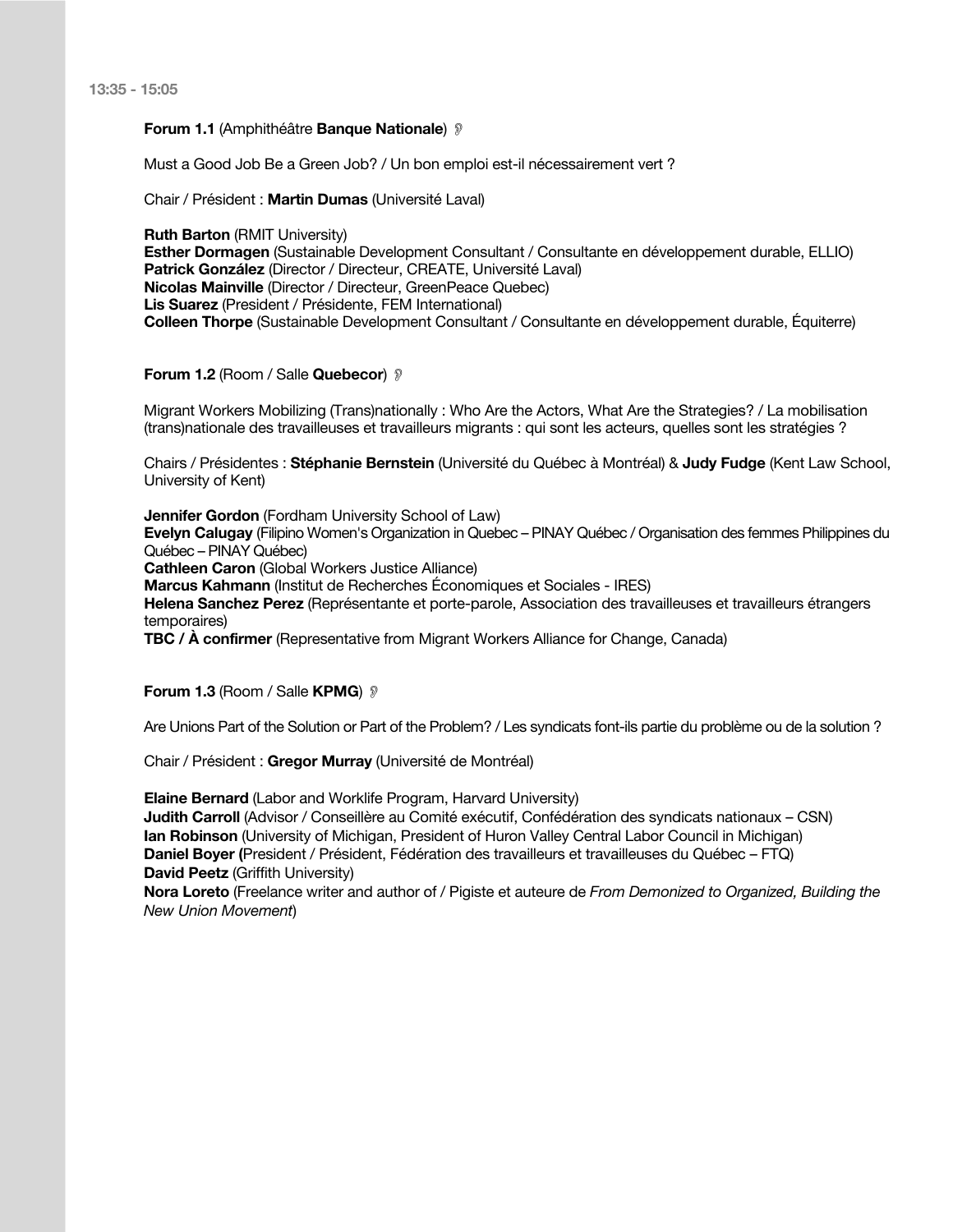#### **Forum 1.4** (Room / Salle **Métro Inc.**) !

The Challenges of Personal and Professional Times : How to Build Balance ? Comparative Perspectives and Local Experiences / Les enjeux des temps personnels et professionnels : comment construire des équilibres ? Regards comparatifs et expériences locales

Chairs / Présidentes : **Émilie Genin** (Université de Montréal) & **Guylaine Vallée** (Université de Montréal)

**Barbara Pocock** (University of South Australia) **Diane-Gabrielle Tremblay** (TELUQ) **Ariane Ollier-Malaterre** (UQAM / LISE CNRS, CNAM Paris) **Nancy Corriveau** (Responsable politique en matière de conciliation famille-travail, Fédération des professionnèles-CSN) **Carole Gingras** (Director / Directrice, Service de la condition féminine, Fédération des travailleurs et travailleuses du Québec - FTQ) **Guillaume Lingat** (Membre of the Customer Service shop Committee / Membre du Comité d'atelier service clientèle, International Association of Machinists and Aerospace Workers – IAMAW Canada / Association internationale des machinistes et des travailleurs et travailleuses de l'aérospatiale – AIMTA Canada), Local Lodge / Section locale 1751)

#### **Forum 1.5** (Room / Salle **Raymond Chabot Grant Thornton**)

Être jeune, être femme ou être immigrant concourt-il encore à une moindre qualité de l'emploi et donc à une citoyenneté du travail désavantageuse ? / Does Being Young, a Woman or Immigrant Still Pertain to a Lesser Job Quality and an Impoverished Experience of Citizenship at Work?

Chair / Président : **Brahim Boudarbat** (Université de Montréal)

**Diane Galarneau** (Analyste principale, Division de la statistique du travail, Statistique Canada) & **Lisa Shipley** (Division de la statistique du travail, Statistique Canada)

*La situation des jeunes a-t-elle changé au Canada ?*

**Sébastien LaRochelle-Côté** (Rédacteur en chef, *Regards sur la société canadienne*, Statistique Canada) & **Sharanjit Uppal** (Statistique Canada)

*La surqualification des diplômés universitaires récents au Canada*

**Jean-Marc Kilolo-Malambwe** (Analyste en statistiques du travail, Institut de la statistique du Québec) *Les immigrants dans les RMR de Montréal, Toronto et Vancouver : participation sur le marché du travail et qualité de l'emploi* **Luc Cloutier-Villeneuve** (Analyste en statistiques du travail, Institut de la statistique du Québec) *Déterminants de la qualité de l'emploi et citoyenneté au travail : entre inclusion et exclusion*

## **Forum 1.6** (Room / Salle **TD Assurance Meloche Monnex**)

Moving Images, Moving Bodies: Public Policy, Citizenship Regimes and Unions as Policy Actors – In Discussion with the Entertainment and Agricultural Sectors / Des images et des corps en mouvement : syndicats, politiques publiques et régimes de citoyenneté – à la rencontre des domaines agricole et du divertissement

Chairs / Présidents : **Amanda Coles** (University of Melbourne) & **Peter Fairbrother** (RMIT University)

**Amanda Coles** (University of Melbourne) & **Peter Fairbrother** (RMIT University) **Brian Topp** (Public Affairs Strategist, Kool, Topp & Guy / former Executive Director and CEO of ACTRA Toronto) **Tim Storey** (Business Manager, International Cinematographers Guild, IATSE Local 667) **Stan Raper** (UFCW National Coordinator of the Agricultural Workers Alliance) **Mario Delisle** (Secrétaire-trésorier, TUAC Local 501)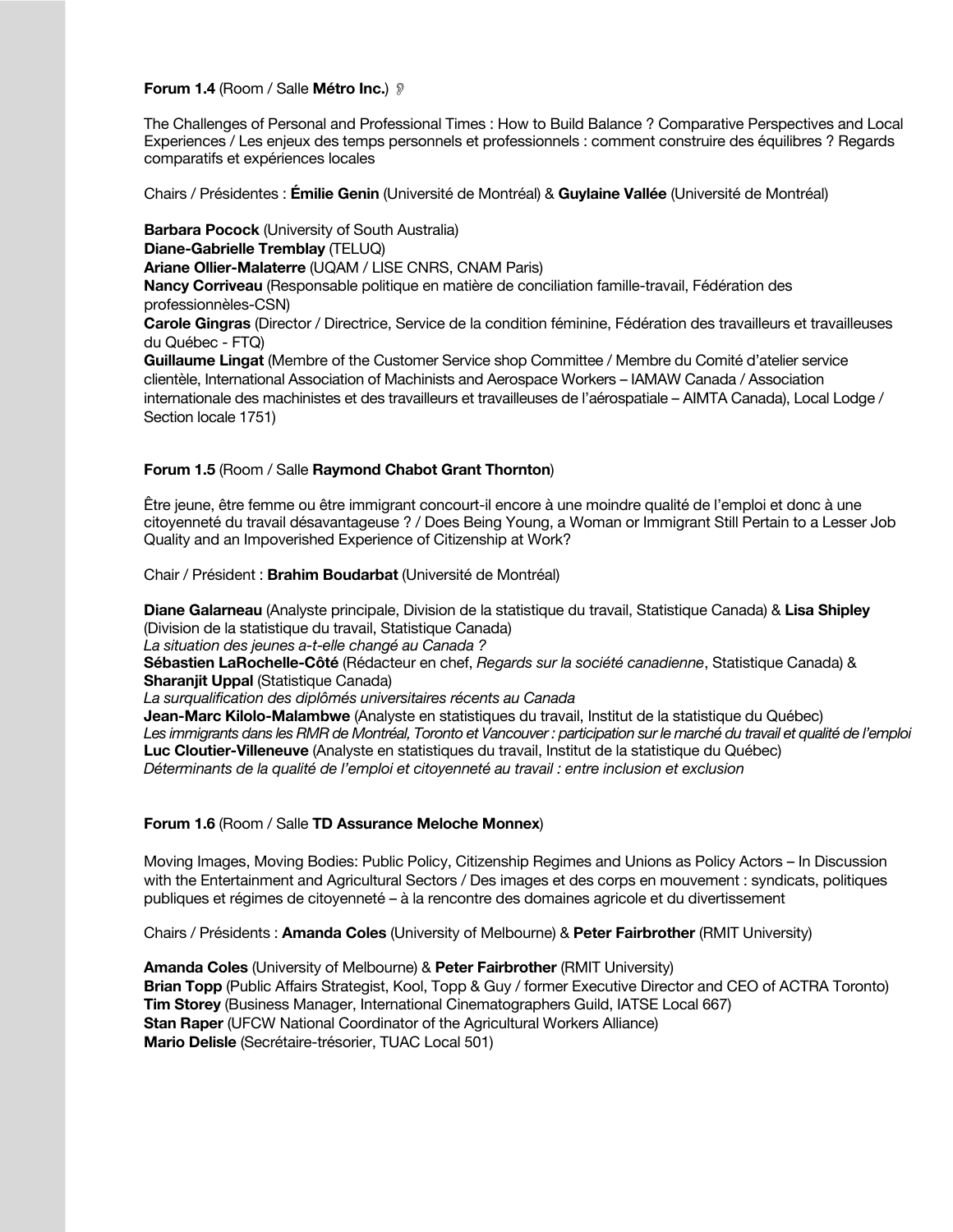**15:05 - 15:25**

#### **Health Break / Pause santé**

**15:25 - 16:55**

**Forum 2.1** (Amphithéâtre **Banque Nationale**) !

How Do We Make Workplaces More Democratic? / Comment rendre les milieux de travail plus démocratiques ?

Chair / Président : **Lorenzo Frangi** (Université du Québec à Montréal)

**Claude Rioux** (CRIMT) **Jules Langlois** (Director / Directeur, support à la performance et relations employés, Gaz Métro) **Gerhard Bosch** (Universität Duisburg-Essen) **Christian Dufour** (CRIMT) **Isabelle Ferreras** (Université de Louvain / Centre de recherches interdisciplinaires Démocratie Institutions, Subjectivité) **Elaine Bernard** (Labor and Worklife Program, Harvard University)

#### **Forum 2.2** (Room / Salle **Quebecor**)  $\mathcal{D}$

How Do We Make Workplaces More Equal? Policy Pathways for the Next Decade / Comment rendre les milieux de travail plus égalitaires ? Avenues politiques pour la prochaine décennie

Chair / Président : **Anthony Giles** (Director General / Directeur général, Strategic Policy, Analysis, and Workplace Information Directorate, Labour Program, Employment and Social Development Canada / Direction de la politique stratégique, de l'analyse et de l'information sur les milieux de travail, Programme du Travail, Emploi et Développement social Canada)

**Marie-Thérèse Chicha** (Titulaire de la Chaire en Relations Ethniques, Université de Montréal) & **Eric Charest** (École nationale d'administration publique – ENAP)

**Annick Desjardins** (Union Representative / Conseillère syndicale, Canadian Union of Public Employees – CUPE / Syndicat canadien de la fonction publique ‐ SCFP)

**Jacques Frémont** (President / Président, Commission des droits de la personne et des droits de la jeunesse) **Nadia Lakrouz** (Development Officer / Agente de développement, Comité d'adaptation de la main-d'œuvre pour les personnes immigrantes - CAMO-PI) **Charlotte Yates** (McMaster University)

## **Forum 2.3** (Room / Salle **KPMG**)  $\mathcal{D}$

How to Demystify the South within Global Value Chains? Local Choices Under Global Scrutiny / Comment démystifier le Sud dans les chaînes de valeur mondiales ? Des choix locaux sous les projecteurs du monde

Chair / Président : **Martin Dumas** (Université Laval)

**Brenda Plant** (Founder / Fondatrice, Ethiquette) **Tim Pringle** (School of Oriental and African Studies, University of London) **Sara Russo Garrido** (Espace québécois de concertation sur les pratiques d'approvisionnement responsable – ECPAR) **Lis Suarez** (President / Présidente, FEM International) **Supriya Routh** (Fellow, Nantes Institute for Advanced Study, Institut des Études Avancées de Nantes)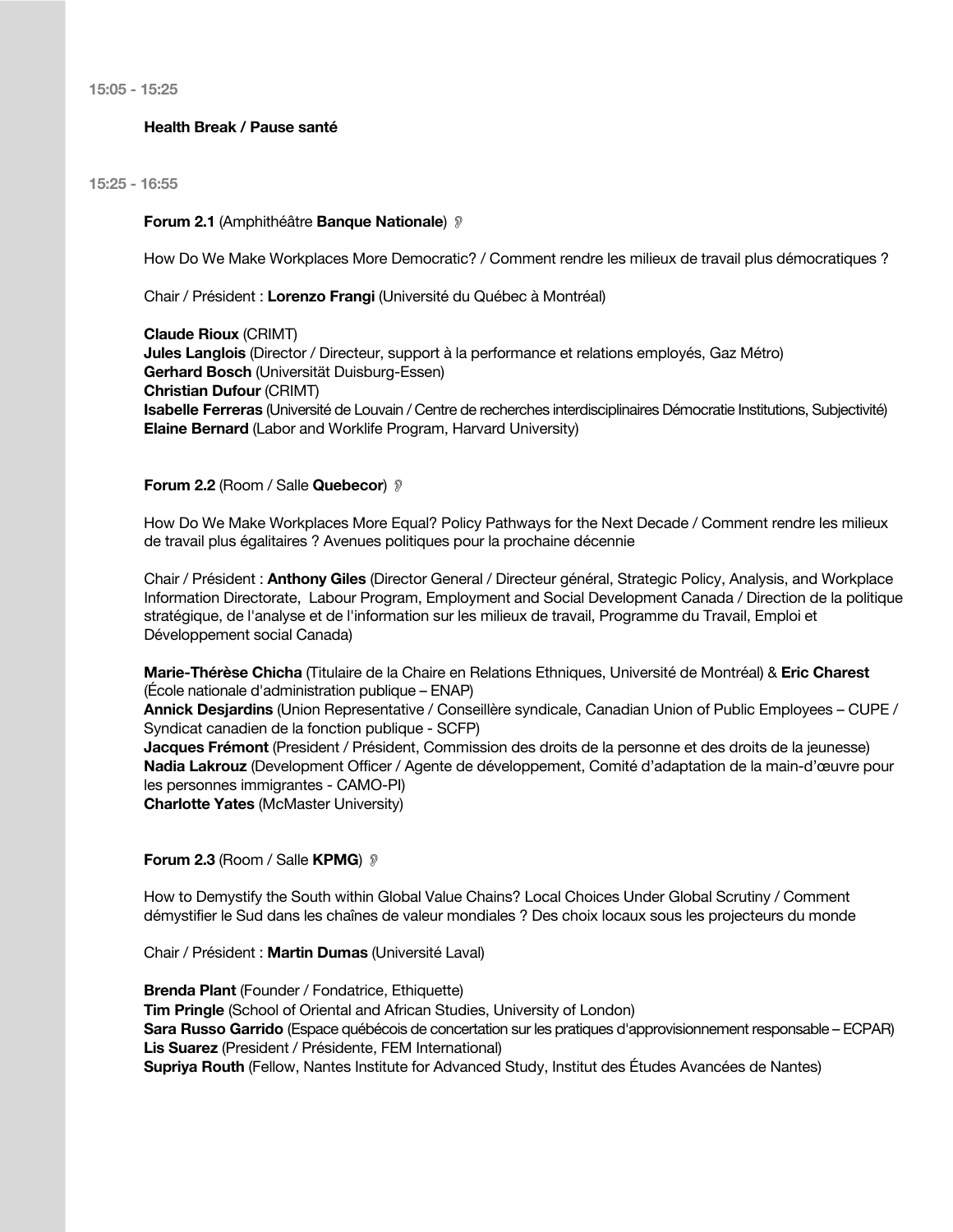#### **Forum 2.4** (Room / Salle **Metro Inc.**) !

Réduire et mutualiser les risques : comment reconstruire la sécurité du revenu ? / How Do We Put Income Security Back Together Again? Reducing and Collectivizing Risk

Chair / Président : **Jean Charest** (Université de Montréal)

**The honorable / L'honorable Diane Bellemare** (Senator / Sénatrice, Senate of Canada / Sénat du Canada, Economist and Author / économiste et auteure de *Créer et partager la prospérité*, P.U.Québec) **Jane Jenson** (Université de Montréal) **Michel Lizée** (Université du Québec à Montréal) **Angella MacEwen** (Senior Economist / Économiste principale, Canadian Labour Congress - CLC / Congrès du travail du Canada - CTC) **Pierre Céré** (Porte-parole du Conseil national des chômeurs et chômeuses - CNC et coordonnateur du Comité chômage de Montréal) **Philippe Pochet** (European Trade Union Institute - ETUI)

## **Forum 2.5** (Room / Salle **Raymond Chabot Grant Thornton**)

Mind the Gap : Workers with Disabilities and Workplace Accommodation Policies and Practices / Attention à la marche : politiques et pratiques d'intégration des personnes handicapées en milieu de travail

Chair / Président : **Bernard Adell** (Queen's University)

#### **Robert Hickey (Queen's University)**

*Working with a Disability: Satisfaction, Stress and Burnout Among Ontario's Front-line Social Service Workforce* **Kevin Banks** (Queen's University), **Richard Chaykowski** (Queen's University) & **George Slotsve** (Queen's University) *Workplace Accommodation of Employees with Disabilities*

**Ron McCallum** (Emeritus Professor, University of Sydney and Vice-Chair of the United Nations Committee on the Rights of Persons with Disabilities) & **Hannah Martin** (Associate Researcher, Faculty of Law, University of Sydney and Solicitor at Ashurst Lawyers)

*A Forgotten Cohort: Citizenship at Work and Persons with Disabilities*

**Joseph Giulione** (President / Président, Regroupement des organismes spécialisés pour l'emploi des personnes handicapées – ROSEPH)

#### **Forum 2.6** (Room / Salle **TD Assurance Meloche Monnex**)

Comment assurer l'équité intergénérationnelle lors de la négociation collective et au-delà ? / How to Achieve Intergenerational Equity in Collective Bargaining and Beyond?

Chairs / Présidente : **Mélanie Laroche** (Université de Montréal)

**Mélanie Dufour-Poirier** (Université de Montréal) & **Mélanie Laroche** (Université de Montréal) **Farida Bensliman** (Association paritaire pour la formation et l'emploi – APEF, Belgique) & **André Jadoul** (Association paritaire pour la formation et l'emploi – APEF, Belgique) **Sébastien Boies** (President / président, Conseil régional de la FTQ Québec, Chaudières-Appalache) **Christian Cyr** (Coordonnateur du Comité général des négociations, Confédération des syndicats nationaux – CSN) & **David Bergeron-Cyr** (Vice-Président, Fédération du commerce, Confédération des syndicats nationaux – CSN) **Patrice Jalette** (Université de Montréal)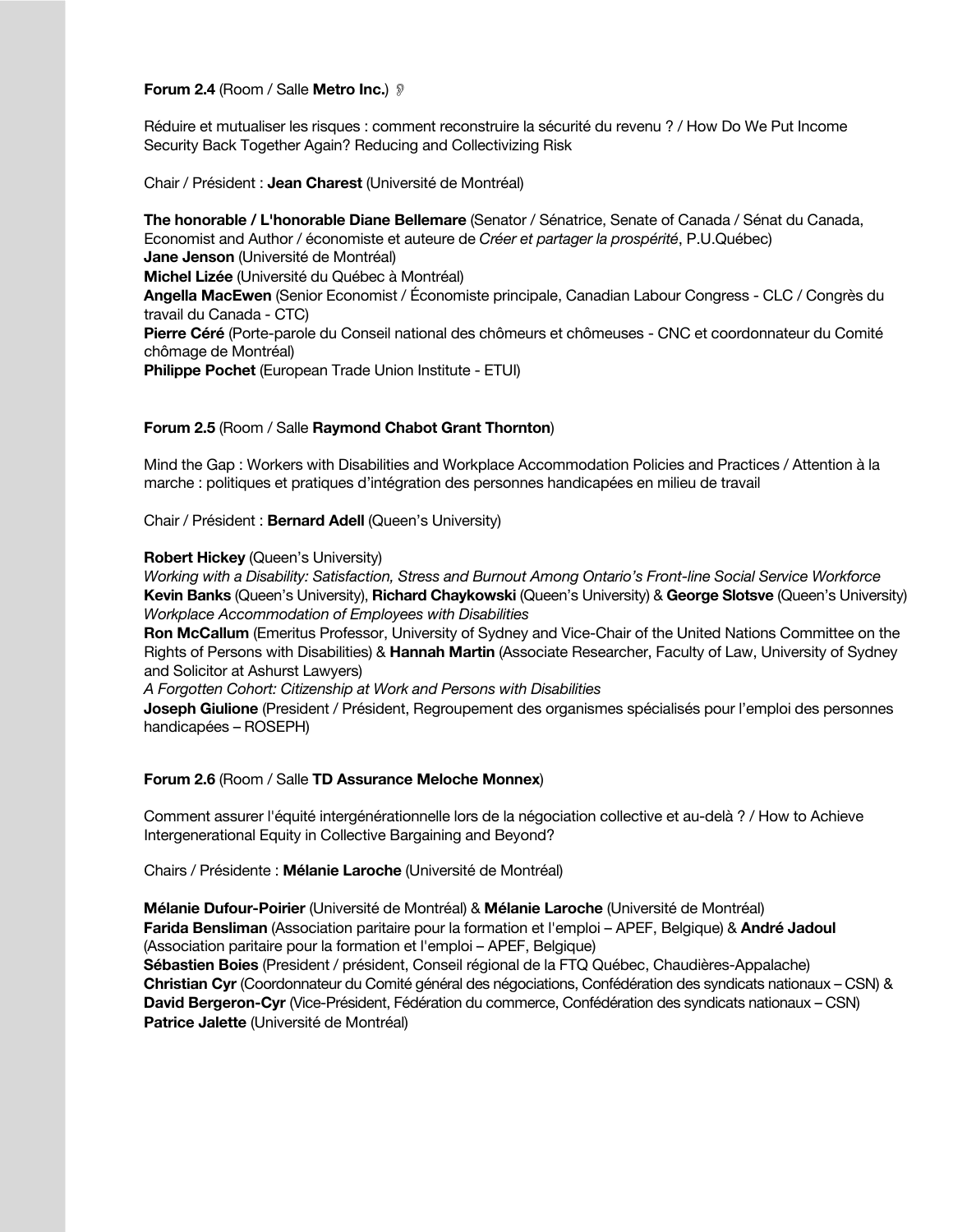## **Forum 2.7** (Room / Salle **Nancy et Michel-Gaucher**)

Les modes alternatifs de règlement des litiges sont-ils un réel progrès pour les travailleurs ? / Are Alternative Methods of Workplace Conflict Resolution a Real Step Forward for Workers?

Chairs / Présidentes : **Marie-Josée Legault** (TELUQ) & **Urwana Coiquaud** (HEC Montréal)

**Me Marc Beaudry** (Commission des normes du travail) **Me Michel Gilbert** (Melançon Marceau Grenier et Sciortino) **Me Alexandre Buswell** (Borden Ladner Gervais) **Me Simon Laberge** (Fasken Martineau) **Jacqueline Germain** (Conciliatrice, Commission des relations du travail)

**16:55 - 17:10**

## **Health Break / Pause santé**

## **17:10 - 18:30** (Amphithéâtre **Banque Nationale**) !

#### **Plenary / Plénière 3**

Thinking Outside the Box: Innovations for Expanding Citizenship at Work / Sortir des sentiers battus : innover pour élargir la citoyenneté au travail

Chair / Président : **Gregor Murray** (Université de Montréal)

**Elaine Bernard** (Labor and Worklife Program, Harvard University) **Philippe Pochet** (European Trade Union Institute - ETUI) **Edmund Heery** (Cardiff University) **Michèle Asselin** (Centre international de solidarité ouvrière - CISO) **Ferne Downey** (President / Présidente, Alliance of Canadian Cinema, Television and Radio Artists - ACTRA)

**18:30 -**

**Cocktail**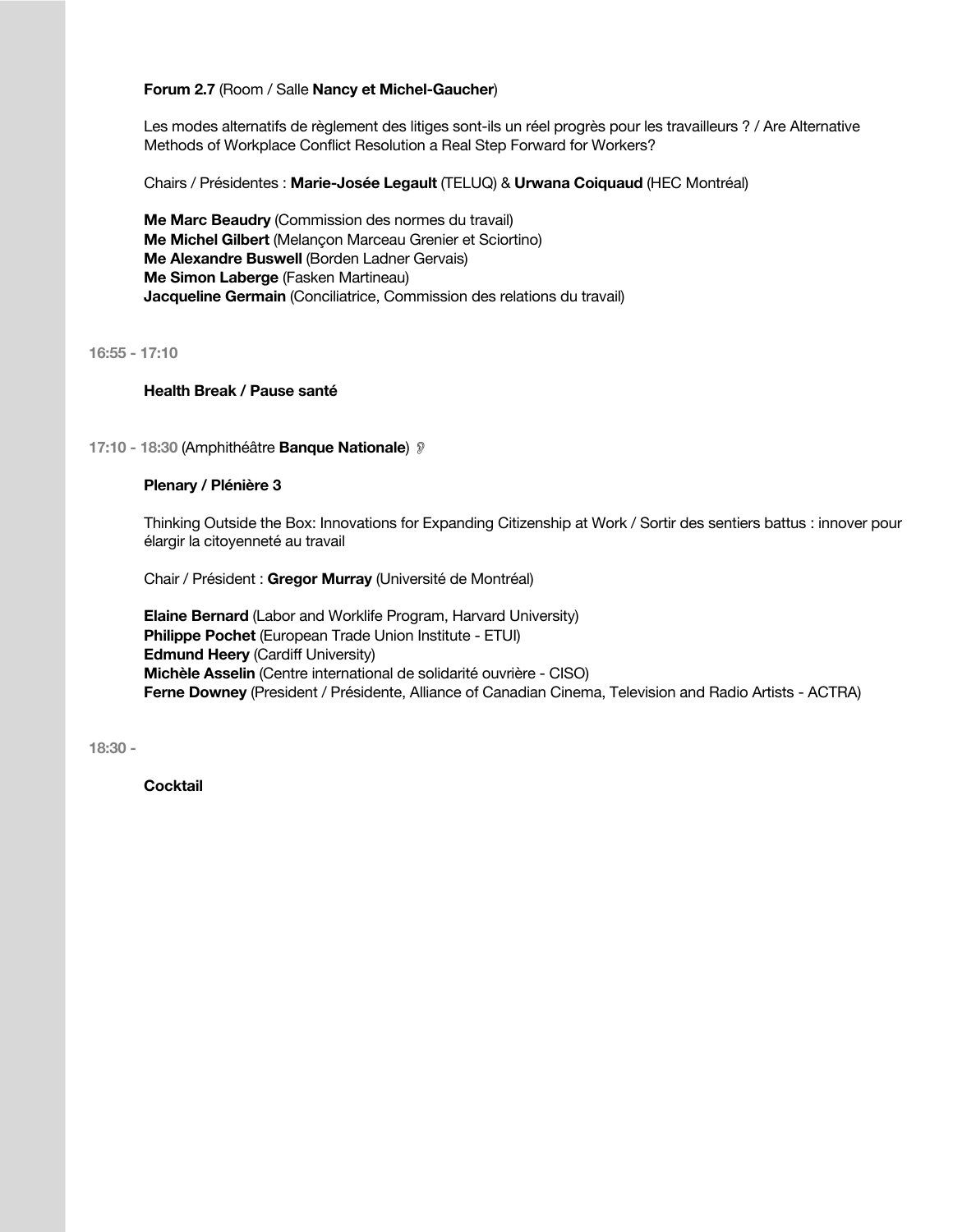## **WEDNESDAY 14 MAY 2014** / **MERCREDI 14 MAI 2014**

**8:30 - 10:15**

#### **Workshop / Atelier 4.1** (Amphithéâtre **Banque Nationale**) !

The Role of Public Policy in the Regulation of Labour Markets and Employment / Le rôle des politiques et des pouvoirs publics en matière de régulation du marché du travail et de l'emploi

Chair / Présidente : **Lucie Morissette** (HEC Montréal)

**Michèle Tallard** (CNRS-IRISSO / Université Paris-Dauphine) *Quelle place pour la conciliation dans le système français de relations professionnelles ?* **Yves Blanchet** (Université de Montréal) *Rôle des dispositifs institutionnels en matière de formation : Étude de cas sur la complémentarité de dispositifs au Québec* **Anil Verma** (University of Toronto) *Minimum Wage Setting as a Design Problem* **Mélanie Laroche** (Université de Montréal), **Frédéric Lauzon-Duguay** (Université de Montréal), **Patrice Jalette** (Université de Montréal) *Qu'en est-il de la participation syndicale et les droits des travailleurs syndiqués 20 ans après les contrats sociaux et le déplafonnement législatif ? Une comparaison du contenu des conventions collectives québécoises selon la durée* **Antonio Marcos Gomes** (Université de Montréal)

*L'insertion provisoire : une étude sur l'insertion professionnelle de jeunes travailleurs dans une industrie métallurgique au nord-est du Brésil*

#### **Workshop / Atelier 4.2** (Room / Salle **Quebecor**) !

On Other Fronts: Trade Unions in Public Opinion and in the Political Arena / D'autres fronts : les syndicats dans l'opinion, les débats et l'espace publics

Chair / Président : **Ed Heery** (Cardiff University)

#### **Steven Tufts** (York University)

*The Particular Politics of Casino Development in Toronto: Organized Labour and the Great Casino Debate* **Stéphane LeQueux** (James Cook University) & **Stéphanie Graff** (Institut des Hautes Études Internationales et du Développement de Genève / Université de Strasbourg)

*Syndicalisme, citoyenneté et émancipation des peuples Indigènes. Entre indépendance, dépendance et interdépendance : regards croisés sur les Territoires d'Outre-Mer du Pacifique Français*

**Lorenzo Frangi** (Université du Québec à Montréal) & **Sebastian Koos** (Mannheimer Zentrum für Europäische Sozialforschung - MZES)

*Are Unions Still Relevant for the Europeans? Thirty Years of Confidence in Unions* **John Peters** (Laurentian University)

*Varieties of Union Decline: Canada, British Columbia, and Newfoundland and Labrador in Comparative Perspective*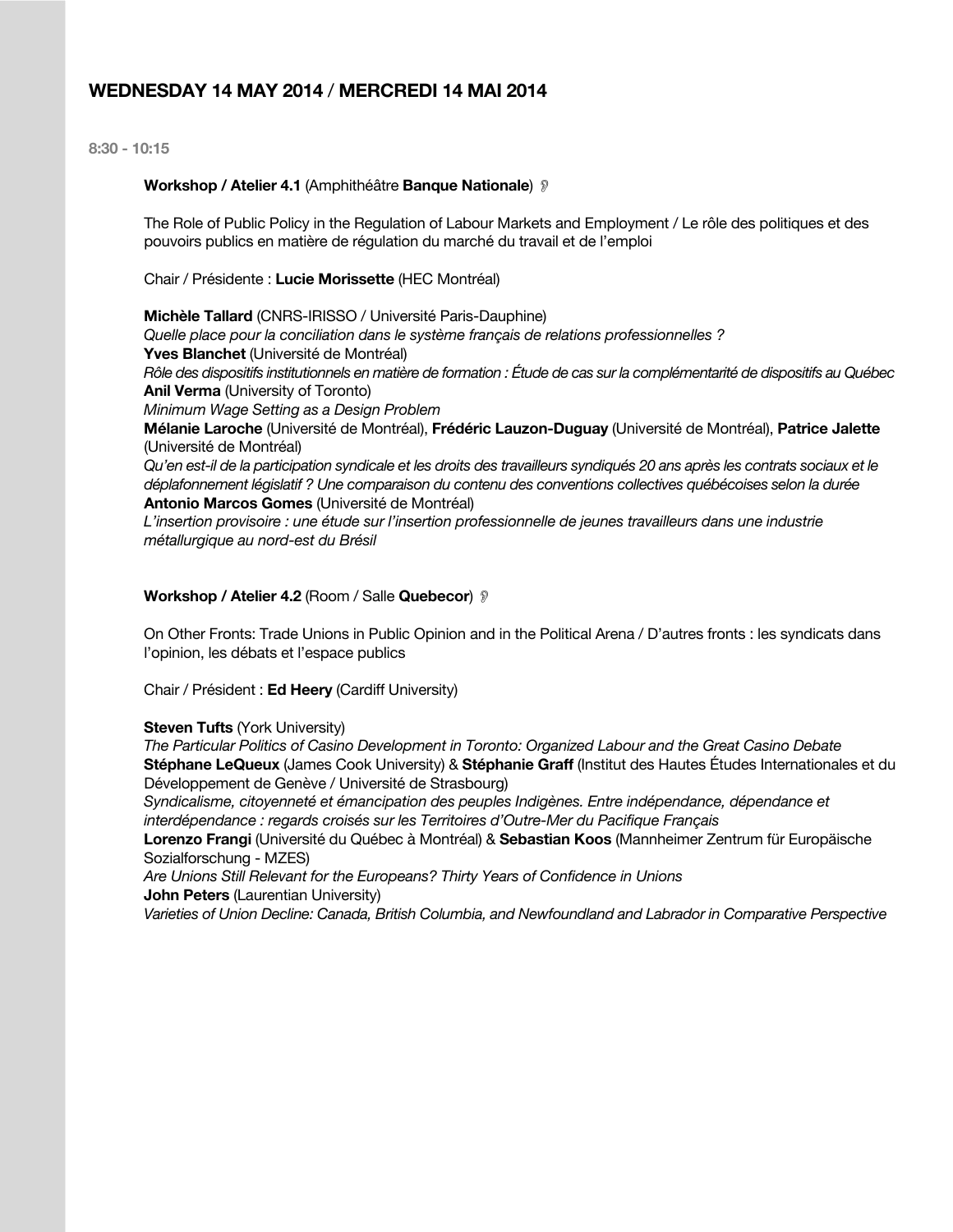#### **Workshop / Atelier 4.3 (Room / Salle KPMG) ?**

Citizenship at Work in a Project Based Environment / La citoyenneté au travail en contexte de gestion de projets

Chair / Présidente : **Amanda Coles** (University of Melbourne)

**Marie-Josée Legault** (TELUQ) & **Johanna Weststar** (Western University) *Aren't Knowledge Workers Safe from any Work Citizenship Deficit? The Case of Project Based Work Environments* **Robert DeFillippi** (Suffolk University) *Environmental Activist Film Making as Project Work: How Film Projects Can Empower Citizen Action and Social Change* **Shelagh Campbell** (University of Regina) *An Exploration of "Temp" Lawyers and the Implications for Professional Citizenship* **Sophie Bernard** (CNRS-IRISSO / Université Paris-Dauphine) *Politiques de rémunérations et citoyenneté au travail*

## **Workshop / Atelier 4.4** (Room / Salle **Métro Inc.**) !

**SYMPOSIUM III** - Mondi Migranti I – International Labour Markets, Political Regulations and Migrant Work / Mondi Migranti I - Les marchés internationaux du travail, la régulation politique et le travail migrant

Chair / Président : **Maurizio Ambrosini** (University of Milan)

**Sid Ahmed Soussi** (Université du Québec à Montréal) *Travail migrant temporaire et mobilité internationale : enjeux de marché ou régulation politique?* **Fabio Berti** (Université de Sienne) & **Andrea Valzania** (Université de Sienne) *Processus migratoire et mobilité sociale: le cas des Chinois à Prato* **Valeria Piro** (University of Milan) *Investigating Informal Labor: The Case of Migrant Farm Workers in South-Eastern Sicily*

## **Workshop / Atelier 4.5** (Room / Salle **Raymond Chabot Grant Thornton**)

**SYMPOSIUM IV** - Broken Paradigms: The Crisis of Labour Law I / Crise paradigmatique du droit du travail I

Chair / Président : **Bernard Adell** (Queen's University)

**Kerry Rittich** (University of Toronto) & **Guy Mundlak** (Tel-Aviv University) *The Challenge to Comparative Labor Law in a Globalized Era* **Guy Davidov** (Hebrew University of Jerusalem) *Using Open-Ended Standards to Advance Labour Law's Goals* **Guy Mundlak** (Tel-Aviv University) *Workplace ― Democracy: Reclaiming the Effort to Foster Public-Private Isomorphism* **Ulrich Mückenberger** (University of Bremen) *Standardisation of Employment on a Worldwide Level?*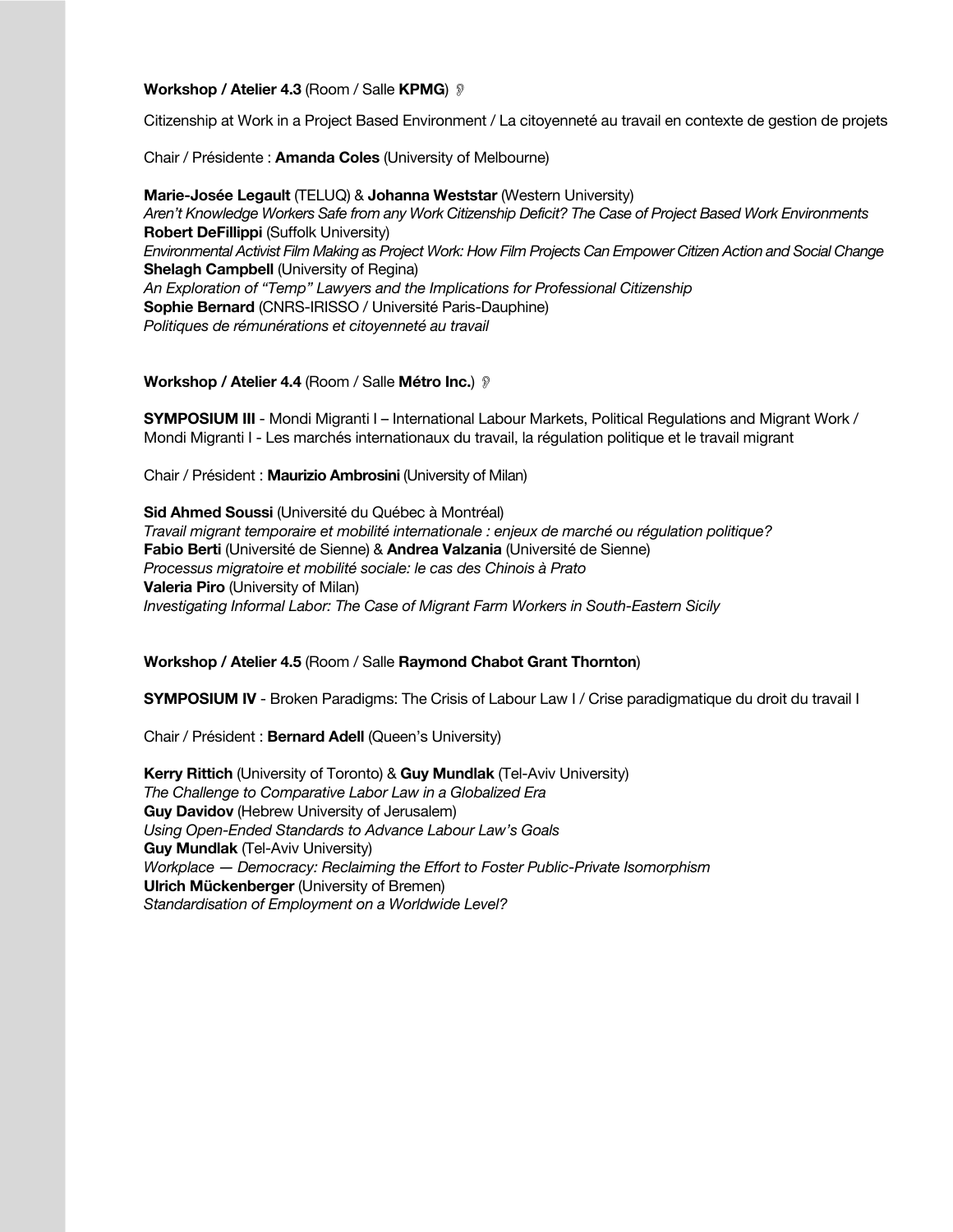## **Workshop / Atelier 4.6** (Room / Salle **TD Assurance Meloche Monnex**)

**SYMPOSIUM V** - Les relations de travail triangulaires résultant de la location de personnel temporaire et de la sous-traitance I : les conditions de travail des salariés d'agence de travail temporaire / Triangular Employment Relationships Resulting from Agency and Subcontracting Work I: The Working Conditions of Temporary Agency **Workers** 

Chair / Présidente : **Anne-Marie Laflamme** (Université Laval)

### **Jean Bernier** (Université Laval)

*Emplois atypiques, agences de travail temporaire et sous-traitance : un univers en expansion et sous réglementé* **Cathy Belzile** (Commission des normes du travail / Université Laval)

*Les salariés d'agences de location de personnel : des victimes du plus grand nombre d'infractions à la Loi sur les normes du travail*

**Jean Bernier** (Université Laval)

*Les conditions réglementaires de travail : perceptions et satisfaction ou insatisfaction des salariés d'agence de travail temporaire*

## **Workshop / Atelier 4.7** (Room / Salle **Nancy et Michel-Gaucher**)

The Long March for Recognition of Workers at the Margins of Social Protection and of Institutionalized Labour Relations / La longue marche pour la reconnaissance : aux marges de la protection sociale et du régime institutionnalisé des rapports collectifs de travail

Chair / Présidente : **Judy Fudge** (Kent Law School, University of Kent)

**Luis LM Aguiar** (University of British Columbia Okanagan), **Tina Marten** (University of British Columbia Okanagan) & **Yanick Noiseux** (Université de Montréal) *Penal Citizenship: Prisoner-workers' Struggle to Organize for Labour Rights* **Jill Hanley** (McGill School of Social Work) & **Loïc Malhaire** (Université de Montréal) *Legal Victory for the Unionization of Quebec Farmworkers: Enough to Convince a Worker to Sign the Card?* **Sarah Ryan** (Canadian Union of Postal Workers) *Employees in Disguise: The Struggle for Employment Standards in the Courier Industry* **Ho-Geun Lee** (Chonbuk National University) *Legislative or Jurisprudential Reorientation of the Concept of Subordination in the Korean Employment Contracts: Rearrangement Between Self-Employment and Dependent Work*

## **Workshop / Atelier 4.8** (Room / Salle **Société Canadienne des Postes**)

Citoyennetés, espaces et territoires / Citizenship, Space and Territory

Chair / Présidente : **Mélanie Dufour-Poirier** (Université de Montréal)

**Marie-Ange Moreau** (Université Lumière Lyon II) *L'impossible citoyenneté au travail : le cas de l'industrie textile dans le sud de l'Inde* **Armel Brice Adanhounme** (Université du Québec à Trois-Rivières) *Conflit des territoires de la citoyenneté au travail autour d'une mine au Ghana* **Élise Panier** (CRIMT / Université de Montréal) *Droit, espace et territoire des zones franches d'exportation : régulations du travail et le cas du Togo* **Martin Dumas** (Université Laval) *Citoyennetés émergentes sur l'axe du droit consumocratique indien et népalais*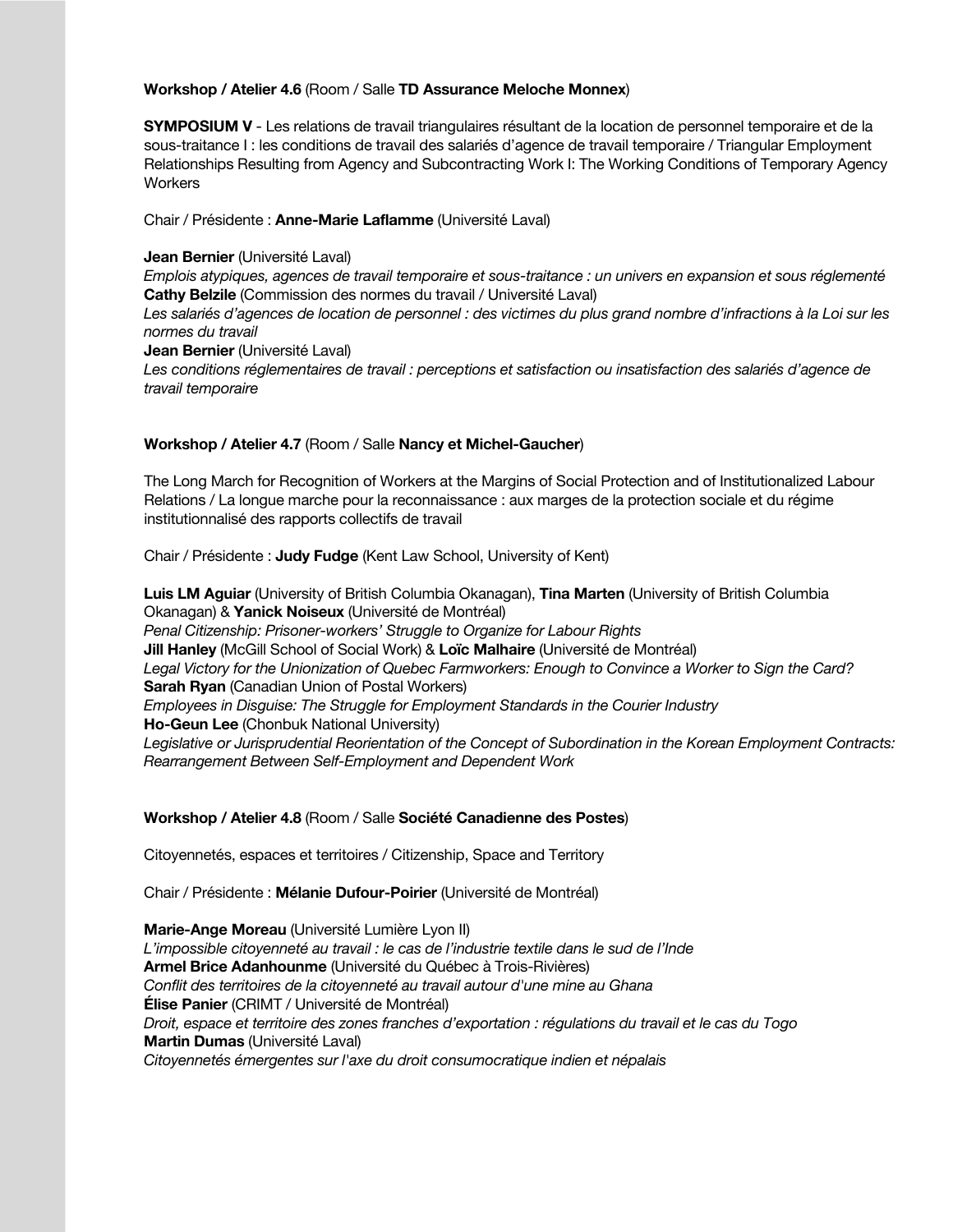**10:15 - 10:35**

## **Health Break / Pause santé**

**10:35 - 12:20**

#### **Workshop / Atelier 5.1** (Amphithéâtre **Banque Nationale**) !

The Freedom of Association: Scope, Protection and Implementation / La liberté d'association : portée, protection et respect

Chair / Président : **Dominic Roux** (Université Laval)

**Charles Tremblay Potvin** (Université Laval) *La liberté constitutionnelle d'association au Canada : du dialogue social au monologue judiciaire* **Julie Bourgault** (Université du Québec en Outaouais) *La protection juridique de la liberté d'association, vecteur de la citoyenneté au travail?* **Diane F. Frey** (Harvard Labor and Worklife Program) *Re-Thinking Labour Standards on Anti-Union Discrimination and Retaliation* **Guylaine Vallée** (Université de Montréal) *Comment / Commentaire*

#### **Workshop / Atelier 5.2** (Room / Salle **Quebecor**) !

The Social Responsibility of the Firm: Requirements for Implementation / La responsabilité sociale des entreprises : conditions d'exercice et de mise en œuvre

Chair / Présidente : **Isabelle Daugareilh** (Université Montesquieu-Bordeaux IV)

**Karen Jaehrling** (Universität Duisburg-Essen)

*Public Procurement Regulation - A New Arena for Collective Bargaining? Theoretical Considerations and Empirical Findings*

**Renée-Claude Drouin** (Université de Montréal)

*L'apport des normes de performance de la Société financière internationale (SFI) à la protection des droits fondamentaux des travailleurs*

**Caroline da Graça Jacques** (Universidade Federal de Santa Catarina / University of Lisbon - ISEG/UL), **Maria Soledad Etcheverry Orchard** (Universidade Federal de Santa Catarina) & **Maria João Nicolau dos Santos** (University of Lisbon - ISEG/UL)

*Decent Work or Precarious Employment? Controversies Concerning Corporate Social Responsibility in Clothing Manufacture in Brazil and Portugal*

**Martin Dumas** (Université Laval)

*Comment / Commentaire*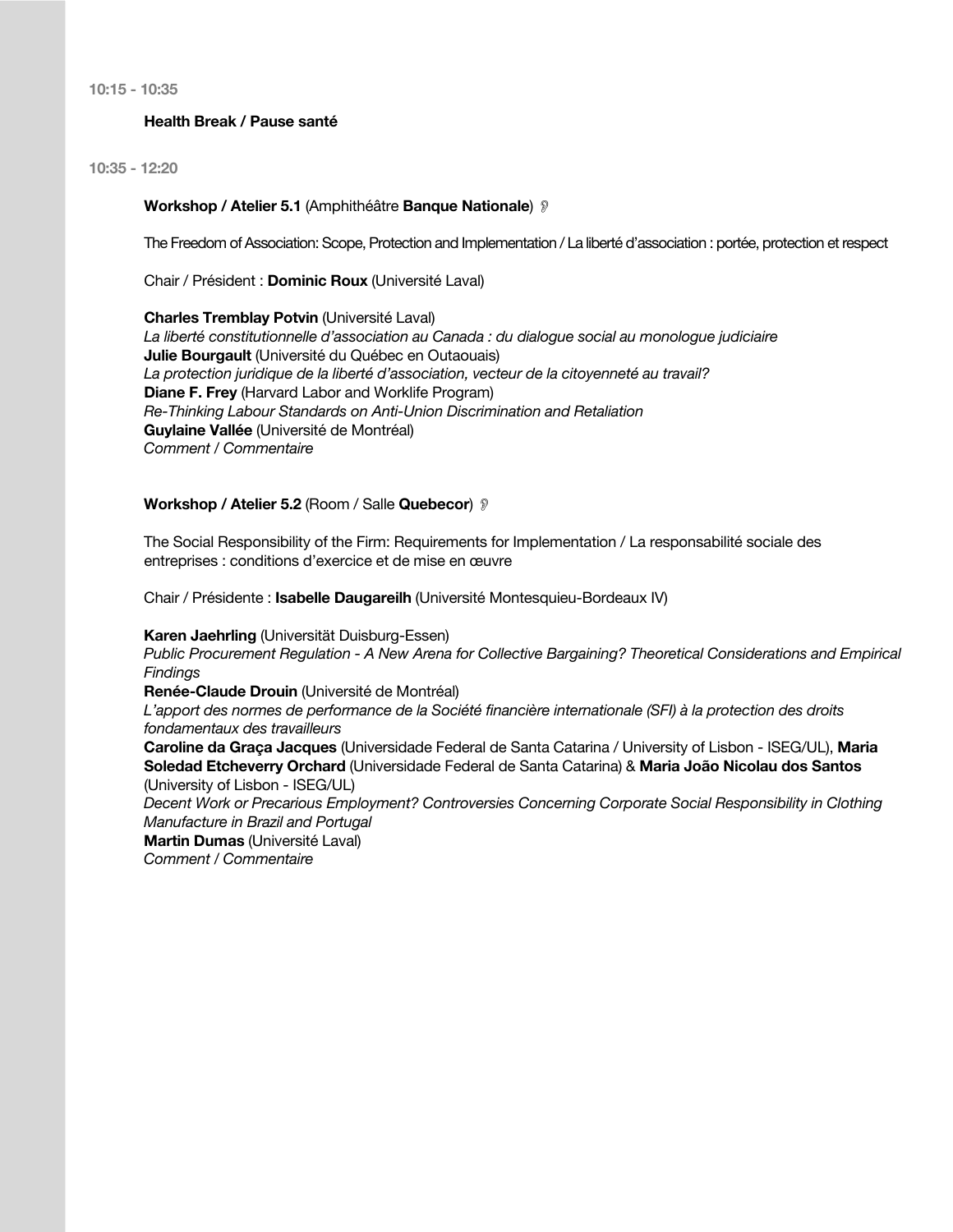## **Workshop / Atelier 5.3** (Room / Salle **KPMG**) !

Articulating Space to Increase Collective Action and Reinforce Citizenship at Work / L'articulation des espaces comme facteur de renforcement de l'action collective et de la citoyenneté au travail

Chair / Président : **Marco Hauptmeier** (Cardiff University)

**Ruth Barton** (RMIT University) & **Peter Fairbrother** (RMIT University) *Unions, Regions and Citizenship: The Question of North West Tasmania, Australia* **Marc-Antonin Hennebert** (HEC Montréal), **Christian Lévesque** (HEC Montréal), **Gregor Murray** (Université de Montréal) & **Reynald Bourque** (Université de Montréal) *La contribution des alliances internationales à la protection des droits des salariés : le cas de Carrefour en Colombie* **Damián Pierbattisti** (CONICET) *Les relations entre les firmes multinationales et les syndicats en Argentine dans le secteur des télécommunications: les limites et les potentialités de l'action syndicale à l'échelle internationale* **Ian Robinson** (University of Michigan) *Regional Labor Councils and Labor Movement Revitalization: Building Community Coalitions and Organizing Workers without Unions*

**Workshop / Atelier 5.4** (Room / Salle **Métro Inc.**) !

**SYMPOSIUM IV** - Broken Paradigms: The Crisis of Labour Law II / Crise paradigmatique du droit du travail II

Chair / Présidente : **Marie-Ange Moreau** (Université Lumière Lyon II)

**Lisa Rodgers** (University of Leicester)

*The Promise of Kantian Notions of Citizenship for the Labour Law Project* **Michel Coutu** (Université de Montréal) & **Gregor Murray** (Université de Montréal) *Citizenship at Work: A New Paradigm for Employment Relations?* **Matthieu de Nanteuil** (Université catholique de Louvain, Centre de recherches interdisciplinaires Démocratie Institutions, Subjectivité)

*Travail et sens de la justice en régime libéral. Perspectives critiques pour la réflexion et l'action*

## **Workshop / Atelier 5.5** (Room / Salle **Raymond Chabot Grant Thornton**)

**SYMPOSIUM III** - Mondi Migranti II – Unions and Migrant Workers / Mondi Migranti II - Syndicats et travailleurs migrants

Chair / Présidente : **Kendra Strauss** (Simon Fraser University)

**Matteo Rinaldini** (Università di Modena e Reggio Emilia) & **Maria Teresa Cappiali** (Université de Montréal) *Migrants Engaging with Organizational Logics of Inclusion and Diversity Management Within Unions. An Organizational Case Study of an Italian Trade Union*

**Manoj Dias-Abey** (Queen's University)

*The Transformative Role of Non-State Actors in Assisting Migrant Farm Workers Achieve Citizenship at Work* **Maurizio Ambrosini** (University of Milan), **Deborah De Luca** (University of Milan) & **Sonia Pozzi** (University of Milan) *Immigrants and Trade Unions: New Clients or New Actors? A Study on the Italian Case*

**Francesco Marcaletti** (Università Cattolica del Sacro Cuore di Milano) & **Veronica Riniolo** (Università Cattolica del Sacro Cuore di Milano and Ismu Foundation)

*Migrants' Trade Union Membership, Employment Status and Citizenship Practices. A Comparison of Different European Countries*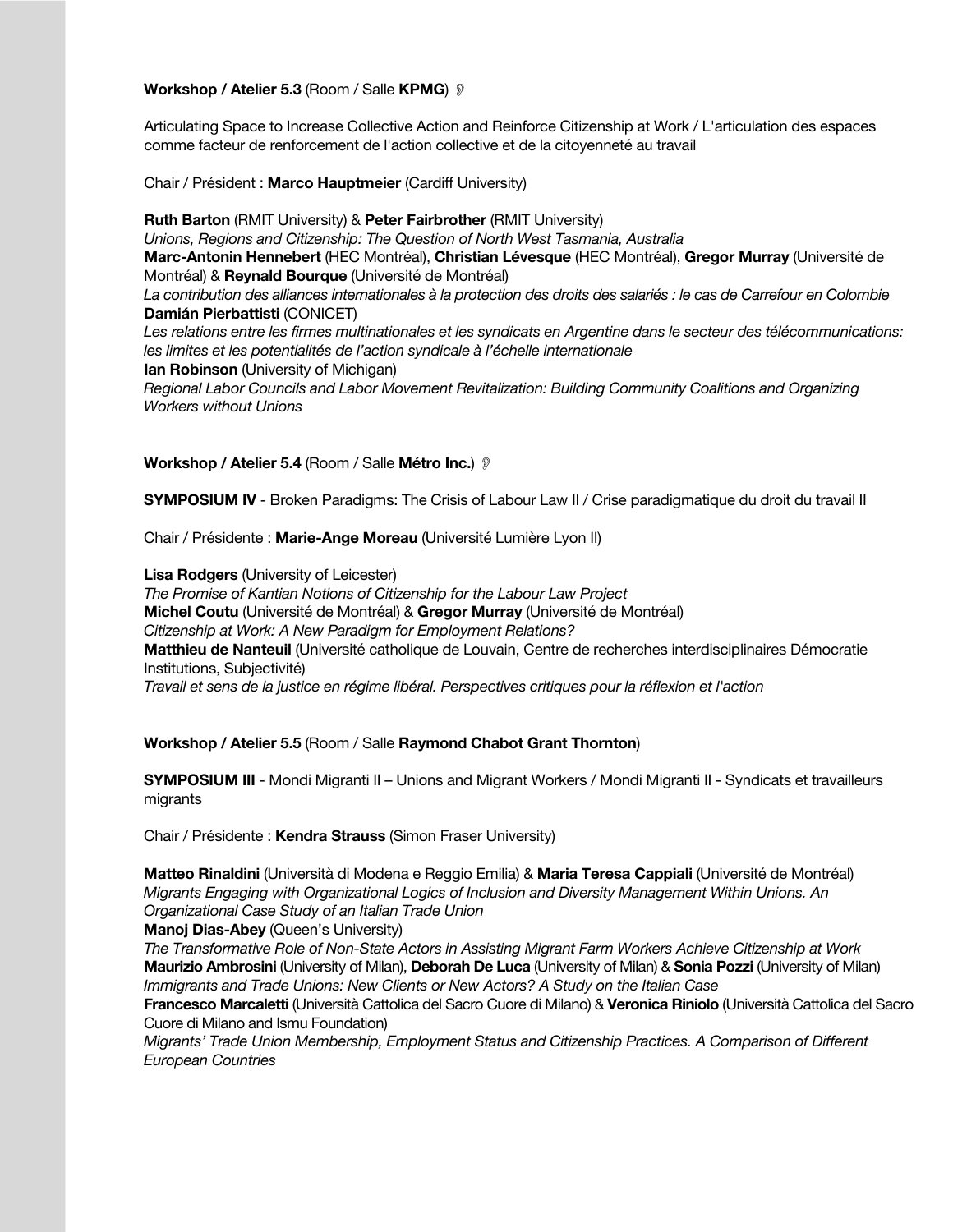## **Workshop / Atelier 5.6** (Room / Salle **TD Assurance Meloche Monnex**)

**SYMPOSIUM V** – Les relations de travail triangulaires résultant de la location de personnel temporaire et de la sous-traitance II : les risques à la santé et la sécurité au travail dans le cadre du travail en sous-traitance et les agences d'intérim dans le parcours professionnel des jeunes / Triangular Employment Relationships Resulting from Agency and Subcontracting Work II: Health Risks Associated with Subcontracting and the Role of Agency Work in the Career Paths of Young Workers

Chair / Président : **Jean Bernier** (Université Laval)

## **Anne-Marie Laflamme** (Université Laval) & **Katherine Lippel** (Université d'Ottawa)

*La sous-traitance et le régime de santé et de sécurité au travail : les droits du travailleur sont-ils compromis ?* **Katherine Lippel** (Université d'Ottawa), **Anne-Marie Laflamme** (Université Laval), **Ellen MacEachen** (Institute of Work & Health) & **Ron Saunders** (Institute of Work & Health)

*Les protections légales de la santé et de la sécurité au travail : une incitation à la sous-traitance des risques ?* **Marie-Josée Dupuis** (ARUC - Innovations, travail et emploi / INRS)

*Qui sont les jeunes qui font appel à une agence de travail temporaire ? Profils objectif et subjectif des jeunes travailleurs d'agence québécois*

**Mircea Vultur** (Institut national de la recherche scientifique) & **Marie-France Richard** (Université Laval) *Le recours des jeunes aux agences de travail temporaire : quelles visées stratégiques ?*

## **Workshop / Atelier 5.7** (Room / Salle **Nancy et Michel-Gaucher**)

Captivité et discrimination au sein des marchés du travail pour les 'guestworkers' / Rethinking (Un)Freedom and (In)Equality Within Labour Markets For Guestworkers

Chair / Présidente : **Louise Boivin** (Université du Québec en Outaouais)

## **Linamar Campos-Flores** (Université de Montréal)

*Migrants saisonniers, dynamiques familiales et citoyenneté*

**Denise Helly** (Institut National de la Recherche Scientifique – Centre / Urbanisation Culture Société), **Eugénie Depatie-Pelletier** (Université de Montréal) & **Adrienne Gibson** (CERIUM/ CÉRIUM-REDTAC-(IM)MIGRATION) *Faire des régimes de "guestworkers" des programmes d'immigration en deux étapes facilitant intégration "just-intime" sur le marché du travail et migrations circulaires : Une nécessité économique?* **Marie Carpentier** (Avocate, Division de la recherche, Commission des droits de la personne et des droits de la jeunesse) *Travailleurs étrangers temporaires peu spécialisés : intersectionalité et discrimination systémique*

**Martin Provencher** (Université de Montréal)

*Mobilité, travail et légitimité démocratique*

**Myriam Dumont-Robillard** (Université de Montréal)

*Comment / Commentaire*

## **Workshop / Atelier 5.8** (Room / Salle **Société Canadienne des Postes**)

The Conciliation of Working and Living Time / Le temps de travail et la conciliation des temps sociaux

Chair / Présidente : **Stéphanie Bernstein** (Université du Québec à Montréal)

**David Peetz** (Griffith University), **Georgina Murray** (Griffith University) & **Olav Muurlink** (Griffith University) *Work, Wellbeing, Working Time and Family in the Mining and Energy Sector*

**Lonnie Golden** (Pennsylvania State University), **Julia R. Henly** (University of Chicago), **Susan J. Lambert** (University of Chicago) & **JaeSeung Kim** (University of Chicago)

*Flexibility in Working Time Arrangements, the Wellbeing of Workers in Hourly Paid, Salaried and Nonstandard Forms of Employment and Policy Reform*

**Xiang Li** (Leiden University)

*The Comparative Analysis of the Involvement of Collective Bargaining in Setting Working Time across EU and China* **Peter Berg** (Michigan State University), **Gerhard Bosch** (Universität Duisburg-Essen) & **Jean Charest** (Université de Montréal)

*Different Working Time Configurations: A Framework for Analyzing the Diversity of Working Time across Countries*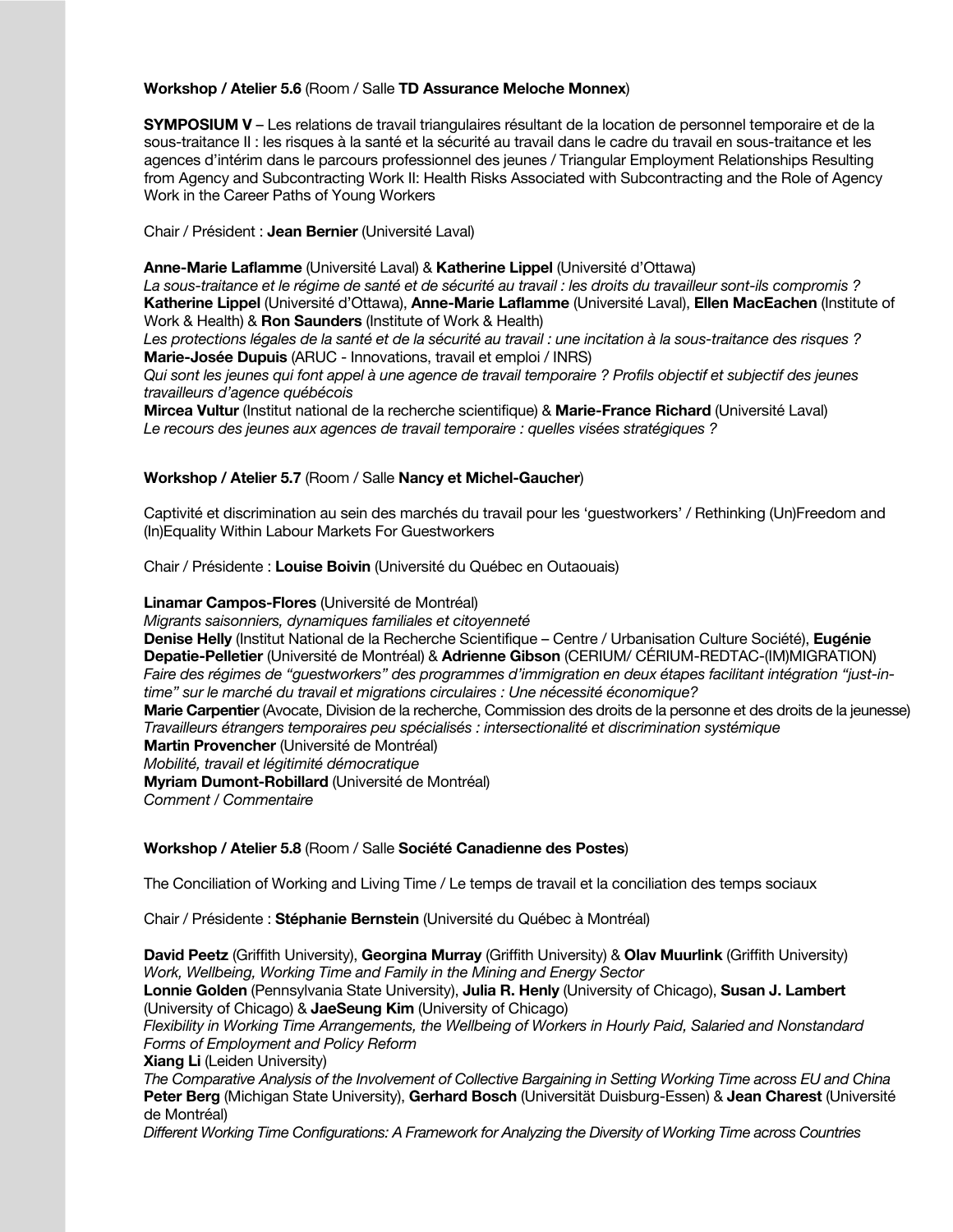**12:20 - 13:50**

## **Lunch / Déjeuner**

## **13:50 - 15:35**

#### **Workshop / Atelier 6.1** (Amphithéâtre **Banque Nationale**) !

Unions and the Degradation of Working Conditions and Representation in the Public Sector / Les syndicats face à la dégradation des conditions de travail et d'exercice de la représentation dans le secteur public

Chair / Président : **Jean-Noël Grenier** (Université Laval)

**Mark P. Thomas** (York University) & **Steven Tufts** (York University) *Labour Spaced Out: Public Sector Unions Confront Austerity and Populism in Canada* **Patrice M. Mareschal (Rutgers University)** *Attacks on Public Sector Collective Bargaining and the Erosion of Citizenship at Work* **Bob Carter** (University of Leicester) & **Roger Kline** (University of Middlesex) *Employee Voice, Job Quality and the Crisis of Public Sector Trade Unionism: Lessons from Mid Staffs Hospital* **Geneviève Coderre-LaPalme** (University of Greenwich) & **Patrice Jalette** (Université de Montréal) *Local Trade Union Power in the Context of Local Government Service Marketisation: A Comparison of Case Studies in Edinburgh and Québec City*

#### **Workshop / Atelier 6.2** (Room / Salle **Quebecor**) !

The Meaning, the Value and the Quality of Work / Le sens, la valeur et la qualité du travail

Chair / Président : **Peter Berg** (Michigan State University)

**Stéphanie Coster** (Université catholique de Louvain) & **Evelyne Léonard** (Université catholique de Louvain) *Job Quality and Human Resource Management: Respective Roles of Employer Strategy and Institutions* **Agnieszka Piasna** (European Trade Union Institute – ETUI), **Mark Smith** (Grenoble École de Management), **Janna Rose** (Grenoble École de Management), **Jill Rubery** (University of Manchester), **Brendan Burchell** (University of Cambridge), **Anthony Rafferty** (University of Manchester) *Employee Participation and Job Quality of Vulnerable Workers*

**François Bolduc** (Université du Québec en Outaouais)

Les impacts des réformes du nouveau management public (NMP) sur la représentation qu'ont les gestionnaires de *leur travail : le cas du système de santé québécois*

**John Budd** (University of Minnesota)

*Contested Ideas About Work: The Crowding Out of the Occupational Citizenship Conceptualization of Work*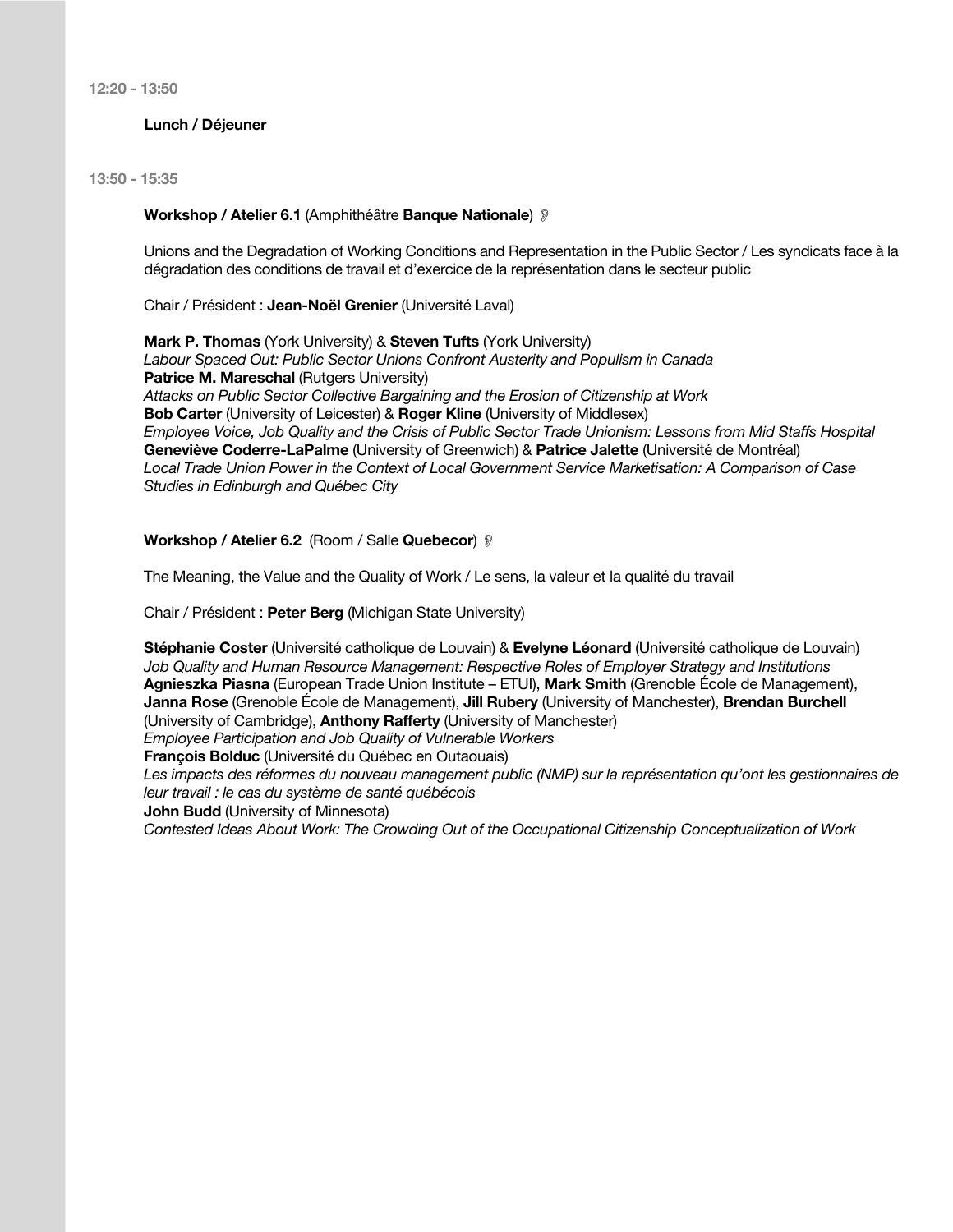## **Workshop / Atelier 6.3 (Room / Salle KPMG)** ?

Are Representation Mechanisms and Social Dialogue Up to the Challenge of Citizenship at Work? / Espaces de représentation et de dialogue social : à la mesure des enjeux de citoyenneté au travail ?

Chair / Président : **Philippe Pochet** (European Trade Union Institute – ETUI)

**Adrien Mazières-Vaysse** (Université de Bordeaux)

*L'action syndicale pour construire la citoyenneté au travail : le cas des salariés en emploi précaire en France et en Allemagne* **Horan Lee** (Technische Universität München) & **Michael Whittall** (Technische Universität München) *The Challenge of Life-Long-Learning for German Trade Unions and Works Councils* **Renée-Claude Drouin** (Université de Montréal), **Michel Coutu** (Université de Montréal) & **Myriam Dumont-Robillard** (Université de Montréal) *Licenciements collectifs : une analyse de l'effectivité des comités de reclassement*  **Etienne Cognard** (Université catholique de Louvain) *Historical Construction of Home Service Sectors and Job Quality in Home-Cleaning Activities: A Comparison Between France and Belgium* **Romuald Jagodziński** (European Trade Union Institute - ETUI) *Are European Fundamental Rights to Information and Consultation Getting Diluted by National Implementations? A Study on Implementation of European Works Councils Directive 2009/38/EC in the Field of Access to Justice*

#### **Workshop / Atelier 6.4** (Room / Salle **Métro Inc.**) !

Identity Work: Employment, Generational Cohorts and Labour Market Trajectories / Aspirations identitaires à l'égard du travail, de l'emploi et du parcours professionnel

Chair / Présidente : **Mélanie Laroche** (Université de Montréal)

**François Sarfati** (Centre d'études de l'emploi)

*Travail, emploi et citoyenneté. Les enseignements d'une enquête auprès de résidents de Foyers de jeunes travailleurs* **Tania Saba** (Université de Montréal) & **Marie-Eve Dufour** (Université Laval)

*Expression des employés et comportements de citoyenneté organisationnelle : une question de génération ?* **Ridha Ben Amor** (ENAU, Université de Carthage)

*Quête de citoyenneté au travail et par le travail chez les jeunes en milieu défavorisé en Tunisie* **Émilie Genin** (Université de Montréal) & **Lourdes Ocampo** (Tecnológico de Monterrey Campus Guadalajara) *Women's Career in Quebec and Jalisco (Mexico): An International Perspective*

#### **Workshop / Atelier 6.5** (Room / Salle **Raymond Chabot Grant Thornton**)

Citizenship's Sharp Edge: Migrant Workers and Precarious Work / Travailleurs migrants en situation de précarité : le côté mordant de la citoyenneté

Chair / Président : **Wayne Lewchuk** (McMaster University)

**Petra Herzfeld Olsson** (University of Uppsala) & **Judy Fudge** (Kent Law School, University of Kent) *Citizenship at Work for Migrant Agricultural Workers in Canada and the EU: A Tentative First Step or the Impossible Journey?*

**Charles Woolfson** (Institute for Research on Migration, Ethnicity and Society - REMESO, Linköping University) & **Judy Fudge** (Kent Law School, University of Kent)

*Reconfiguring the Swedish Model: Between Laval and the Swedish (Neo)liberal Migration Regime* **Danielle Allen** (University of Victoria)

*Transferring Work-Related Health Effects Across Borders? A Case Study of Migrant Hospitality Workers in British Columbia* **Kendra Strauss** (Simon Fraser University) & **Judy Fudge** (Kent Law School, University of Kent) *Migrants, Unfree Labour and the Legal Construction of Domestic Servitude: Migrant Domestic Workers in the UK*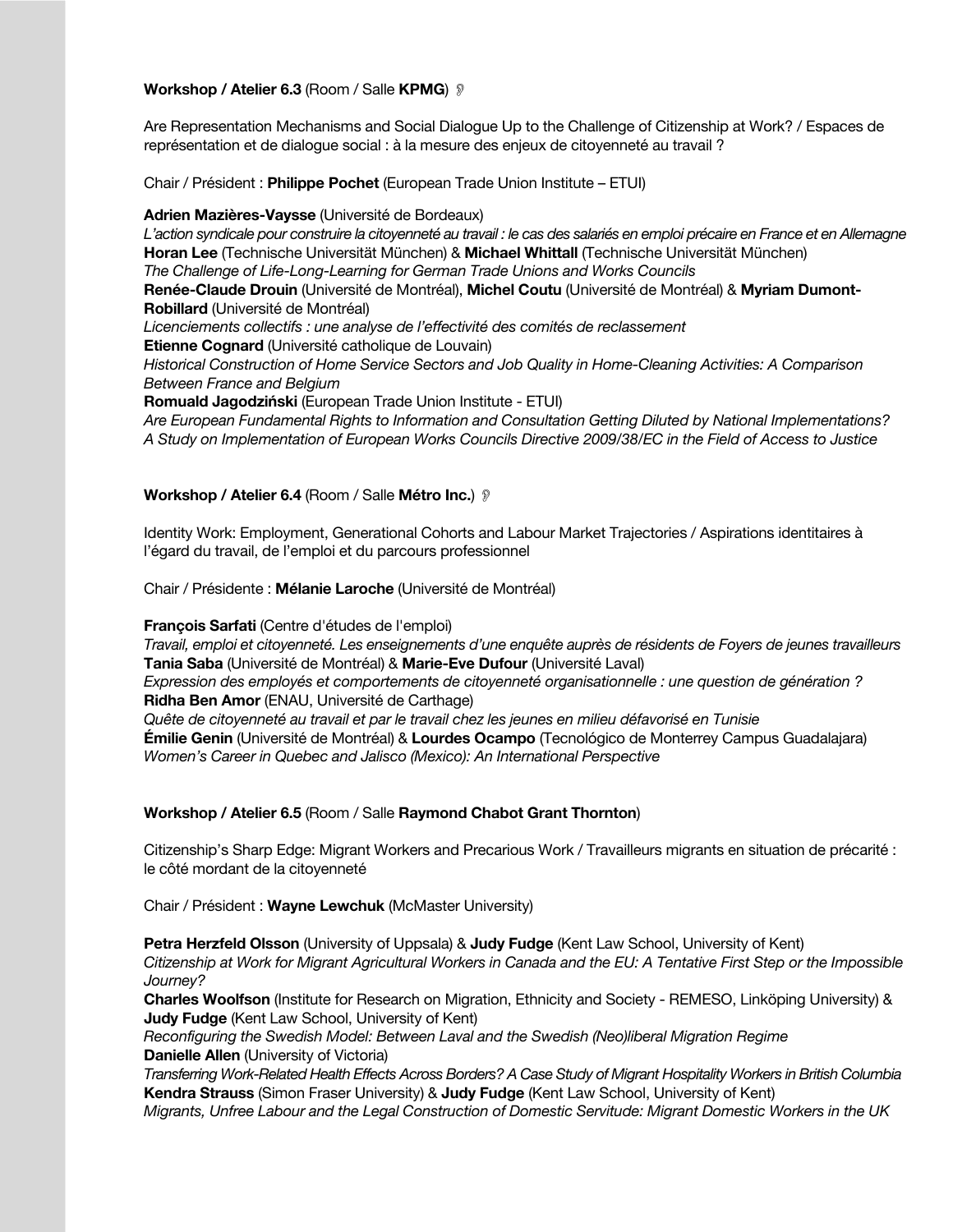## **Workshop / Atelier 6.6** (Room / Salle **TD Assurance Meloche Monnex**)

Accès à la justice et règlement à l'amiable des conflits de travail au Québec / Access to Justice and the Amicable Settlement of Conflicts at Work in Quebec

Chair / Présidente : **Marie-Josée Legault** (TELUQ)

#### **Urwana Coiquaud** (HEC Montréal)

*La transaction et la rupture du contrat de travail : chassez l'incertitude en chassant le droit du travail ?* **Dominic Roux** (Université Laval) *L'accès à la justice dans les conflits du travail au Québec : le modèle de la Loi sur les normes du travail* **Errico Urbani** (Université Laval) *Peut-on atteindre la finalité de la Loi sur les normes du travail par des ententes à l'amiable ? L'expérience des parties* **Frédéric Moisan** (Spécialiste en gestion du harcèlement psychologique) L'effectivité de la Loi sur les normes du travail (LNT) et de la médiation dans le maintien des droits citoyens en *matière de harcèlement psychologique* **Dalia Gesualdi-Fecteau** (Université du Québec à Montréal) *Comment / Commentaire*

## **Workshop / Atelier 6.7** (Room / Salle **Nancy et Michel-Gaucher**)

The Management of Territorial Boundaries and the Legitimation of Labour Market Segmentation / Gestion des frontières territoriales et légitimation de la segmentation sur les marchés du travail

Chair / Président : **Ian Robinson** (University of Michigan)

**Michael Wasser** (Senior Policy Analyst, Jobs with Justice / American Rights at Work) *When Work and Citizenship Are One: An Analysis of U.S. Guestworker Programs* **Monica McBritton** (University of Salento) & **Carla Spinelli** (University of Bari Aldo Moro) *Citizenship and Legal Constraints to Work in Italy. Issues of Effectiveness for People with Disabilities and Immigrants* **Marcus Kahmann** (Institut de Recherches Économiques et Sociales - IRES) *Enacting Citizenship : The Irregular Migrant Workers' Strike in France, 2008-2010* **Nir Cohen** (Bar Ilan University) & **Meirav Aharon** (Technion - Israel Institute of Technology) *Space, Ethnicity and Citizenship at Work in the Israeli Periphery*

## **Workshop / Atelier 6.8** (Room / Salle **Société Canadienne des Postes**)

New Models of Citizenship - New Challenges to State Law / Nouveaux modèles de citoyenneté - nouveaux défis au droit étatique

Chair / Président : **Jeffrey Hilgert** (Université de Montréal)

**Supriya Routh** (Nantes Institute for Advanced Study) *On the Margins of Citizenship: A Capability Model for Improving the Work-Life Experiences of Informal Workers* **Ulrich Mückenberger** (University of Bremen) *Citizenship at Work Under Conditions of Globalisation* **Philipp Gies** (University of Bremen) *Progress in Workers Information and Consultation Standards Brought About by European Social Dialogues* **Isabelle Martin** (Université de Montréal) *Fostering Citizenship at Work Through Corporate Social Responsibility Initiatives? A Critical Assessment Through a Human Dignity Approach*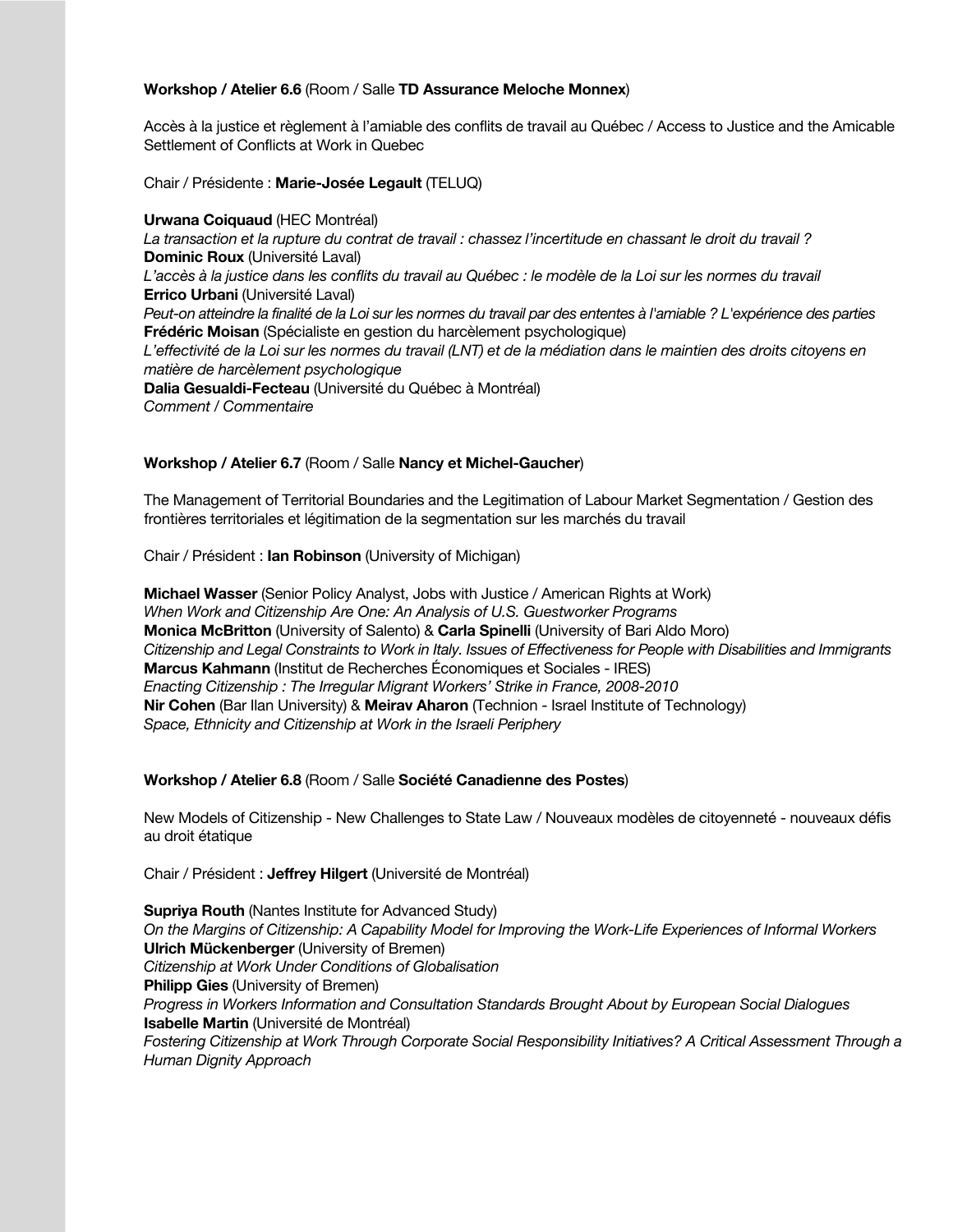**15:35 - 15:55**

## **Health Break / Pause santé**

## **15:55 - 17:30** (Amphithéâtre **Banque Nationale**) !

## **Plenary / Plénière II**

Rethinking Citizenship at Work : Where Do We Go From Here? / Repenser la citoyenneté au travail : quelles avenues faut-il privilégier ?

Chair / Président : **Jean Charest** (Université de Montréal)

**Isabelle Daugareilh** (Université Montesquieu-Bordeaux IV) **Harry Arthurs** (Osgoode Hall Law School, York University) **Adelle Blackett** (McGill University) **Jill Rubery** (Manchester Business School, University of Manchester)

**Closing Remarks / Mots de clôture**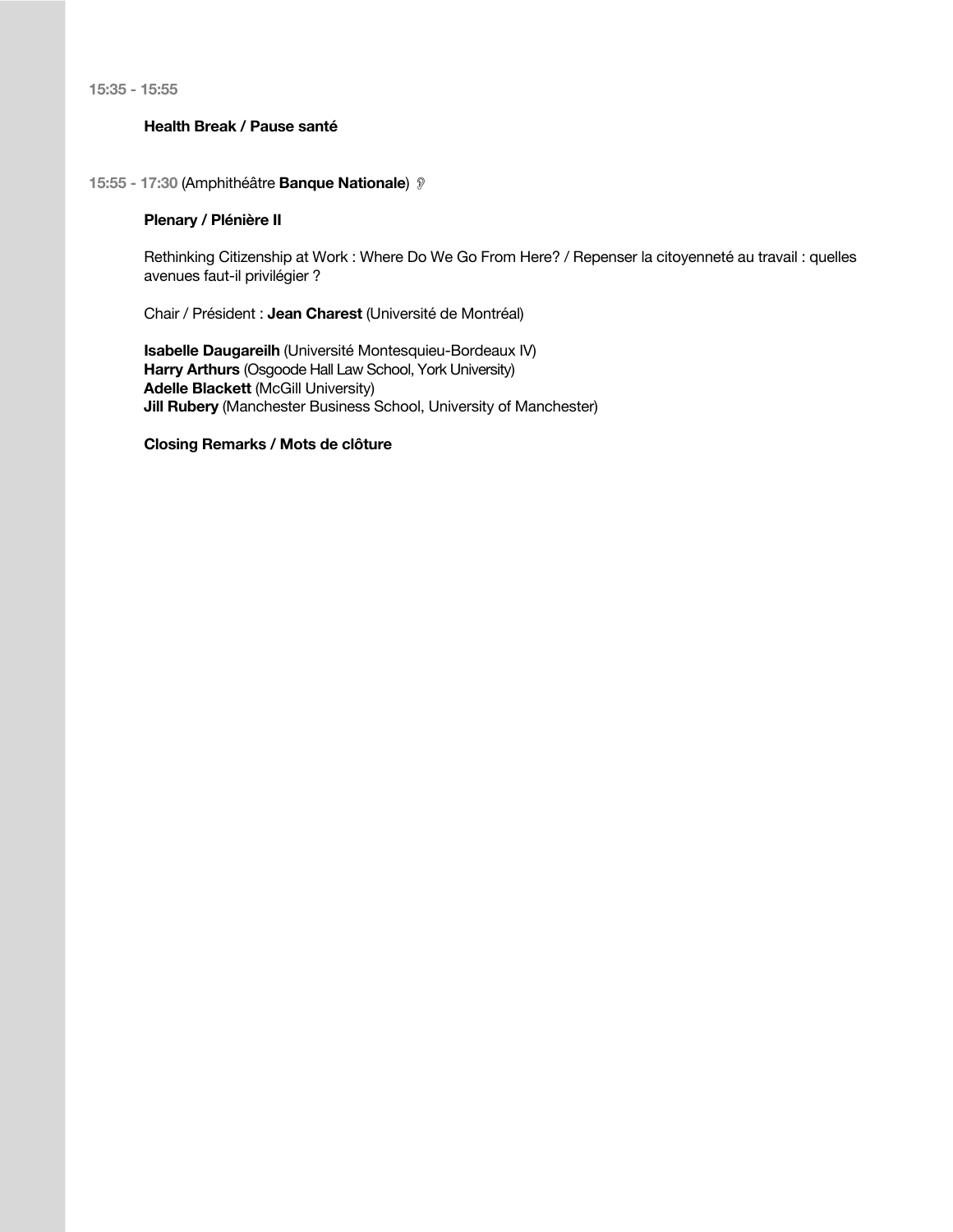# **PROGRAM OVERVIEW / PROGRAMME SYNOPTIQUE**

|                      | Monday May 12th 2014 / Lundi 12 mai 2014                                                                                                                                                                                                                                                                                                                                                                                                                                                       | Tuesday May 13th 2014 / Mardi 13 mai 2014                                                                                                                                                                                                                                                                                  | Wednesday May 14th 2014 / Mercredi 14 mai 2014                                                                                                                                                                                                                                                                                                                                                                                                                                                    |  |  |
|----------------------|------------------------------------------------------------------------------------------------------------------------------------------------------------------------------------------------------------------------------------------------------------------------------------------------------------------------------------------------------------------------------------------------------------------------------------------------------------------------------------------------|----------------------------------------------------------------------------------------------------------------------------------------------------------------------------------------------------------------------------------------------------------------------------------------------------------------------------|---------------------------------------------------------------------------------------------------------------------------------------------------------------------------------------------------------------------------------------------------------------------------------------------------------------------------------------------------------------------------------------------------------------------------------------------------------------------------------------------------|--|--|
| AM1                  | 7:30 - Registration / Inscription                                                                                                                                                                                                                                                                                                                                                                                                                                                              | 7:30 - Registration / Inscription - JOURNÉE FORUM                                                                                                                                                                                                                                                                          | 8:30 - 10:15 - Workshops / Ateliers 4                                                                                                                                                                                                                                                                                                                                                                                                                                                             |  |  |
|                      | 8:40 - 10:40 - Plenary / Plenière I (Amphithéâtre Banque Nationale) »                                                                                                                                                                                                                                                                                                                                                                                                                          | 8:30-10:10 - Plenary / Plénière 1 (Amphithéâtre Banque Nationale) ?                                                                                                                                                                                                                                                        | Workshop / Atelier 4.1 (Amphithéâtre Banque Nationale) »<br>Workshop / Atelier 4.2 (Room / Salle Quebecor) ?<br>Workshop / Atelier 4.3 (Room / Salle KPMG) ?<br>Workshop / Atelier 4.4 (Room / Salle Métro Inc.) 9<br>Workshop / Atelier 4.5 (Room / Salle Raymond Chabot Grant Thomton)<br>Workshop / Atelier 4.6 (Room / Salle TD Assurance Meloche Monnex)<br>Workshop / Atelier 4.7 (Room / Salle Nancy et Michel-Gaucher)<br>Workshop / Atelier 4.8 (Room / Salle S. Canadienne des Postes)  |  |  |
|                      | New Frontiers for Citizenship at Work / Les nouvelles frontières de la<br>citoyenneté au travail                                                                                                                                                                                                                                                                                                                                                                                               | What's at Stake? Challenges for Income Security, Time, Equality and Health / Ce<br>qui est en jeu : défis en matière de sécurité du revenue, de temps, d'égalité et<br>de santé                                                                                                                                            |                                                                                                                                                                                                                                                                                                                                                                                                                                                                                                   |  |  |
|                      | Chair / Présidente : Urwana Coiquaud (HEC Montréal)                                                                                                                                                                                                                                                                                                                                                                                                                                            |                                                                                                                                                                                                                                                                                                                            |                                                                                                                                                                                                                                                                                                                                                                                                                                                                                                   |  |  |
|                      | Judy Fudge (Kent Law School, University of Kent)<br>Jane Jenson (Université de Montréal)                                                                                                                                                                                                                                                                                                                                                                                                       | Chair / Présidente : Marie-Josée Legault (TELUQ)<br>Michel Lizée (Université du Québec à Montréal)                                                                                                                                                                                                                         |                                                                                                                                                                                                                                                                                                                                                                                                                                                                                                   |  |  |
|                      | Jennifer Gordon (Fordham University School of Law)<br>Dominique Meda (Université Paris-Dauphine)                                                                                                                                                                                                                                                                                                                                                                                               | Barbara Pocock (University of South Australia)<br>Katherine Lippel (Université d'Ottawa)                                                                                                                                                                                                                                   |                                                                                                                                                                                                                                                                                                                                                                                                                                                                                                   |  |  |
| <b>Break / Pause</b> | $10:40 - 11:10$                                                                                                                                                                                                                                                                                                                                                                                                                                                                                | $10:10 - 10:35$                                                                                                                                                                                                                                                                                                            | $10:15 - 10:35$                                                                                                                                                                                                                                                                                                                                                                                                                                                                                   |  |  |
| AM <sub>2</sub>      | 11:10 - 12:55 - Workshops / Ateliers 1                                                                                                                                                                                                                                                                                                                                                                                                                                                         | 10:35-12:05 - Plenary / Plénière 2 (Amphithéâtre Banque Nationale) »                                                                                                                                                                                                                                                       | 10:35 - 12:20 - Workshops / Ateliers 5                                                                                                                                                                                                                                                                                                                                                                                                                                                            |  |  |
|                      | Workshop / Atelier 1.1 (Amphithéâtre Banque Nationale) 》<br>Workshop / Atelier 1.2 (Room / Salle Quebecor) 》<br>Workshop / Atelier 1.3 (Room / Salle KPMG) 》<br>Workshop / Atelier 1.4 (Room / Salle Métro Inc.) 》<br>Workshop / Atelier 1                                                                                                                                                                                                                                                     | Achieving Citizenship at Work in the Global South: Who. What and How? /<br>Réaliser la citoyenneté au travail dans les pays du Sud : qui, quoi, comment ?                                                                                                                                                                  |                                                                                                                                                                                                                                                                                                                                                                                                                                                                                                   |  |  |
|                      |                                                                                                                                                                                                                                                                                                                                                                                                                                                                                                | Chair / Présidente : Stéphanie Bernstein (Université du Québec à Montréal)                                                                                                                                                                                                                                                 | Workshop / Atelier 5.1 (Amphithéâtre Banque Nationale) 》<br>Workshop / Atelier 5.2 (Room / Salle Quebecor) 》<br>Workshop / Atelier 5.3 (Room / Salle KPMG) 》<br>Workshop / Atelier 5.4 (Room / Salle Métro Inc.) 》<br>Workshop / Atelier 5                                                                                                                                                                                                                                                        |  |  |
|                      |                                                                                                                                                                                                                                                                                                                                                                                                                                                                                                | <b>Kalpona Akter</b> – TBC / AC (Bangladesh Center for Worker Solidarity)                                                                                                                                                                                                                                                  |                                                                                                                                                                                                                                                                                                                                                                                                                                                                                                   |  |  |
|                      | Workshop / Atelier 1.8 (Room / Salle S. Canadienne des Postes)                                                                                                                                                                                                                                                                                                                                                                                                                                 | Rachid Filali Meknassi (Transparency Maroc / Université Mohammed V Agdal)<br>Tim Pringle (School of Oriental and African Studies, University of London)                                                                                                                                                                    |                                                                                                                                                                                                                                                                                                                                                                                                                                                                                                   |  |  |
|                      |                                                                                                                                                                                                                                                                                                                                                                                                                                                                                                | Kari Tapiola (Conseiller spécial du Directeur-Général et Ex. Directeur exécutif, BIT)                                                                                                                                                                                                                                      |                                                                                                                                                                                                                                                                                                                                                                                                                                                                                                   |  |  |
| Lunch                | $12:55 - 14:25$                                                                                                                                                                                                                                                                                                                                                                                                                                                                                | $12:05 - 13:35$                                                                                                                                                                                                                                                                                                            | 12:20 - 13:50                                                                                                                                                                                                                                                                                                                                                                                                                                                                                     |  |  |
| PM1                  | 14:25 - 16:10 - Workshops / Ateliers 2                                                                                                                                                                                                                                                                                                                                                                                                                                                         | 13:35 - 15:05 - Forums 1                                                                                                                                                                                                                                                                                                   | 13:50 - 15:35 - Workshops / Ateliers 6                                                                                                                                                                                                                                                                                                                                                                                                                                                            |  |  |
|                      | Workshop / Atelier 2.1 (Amphithéâtre Banque Nationale) »<br>Workshop / Atelier 2.2 (Room / Salle Quebecor) »<br>Workshop / Atelier 2.3 (Room / Salle KPMG) »<br>Workshop / Atelier 2.4 (Room / Salle Métro Inc.)<br>Workshop / Atelier 2.5 (Room / Salle Raymond Chabot Grant Thomton)<br>Workshop / Atelier 2.6 (Room / Salle TD Assurance Meloche Monnex)<br>Workshop / Atelier 2.7 (Room / Salle Nancy et Michel-Gaucher)<br>Workshop / Atelier 2.8 (Room / Salle S. Canadienne des Postes) | Forum 1.1 (Amphithéâtre Banque Nationale) »<br>Forum 1.2 (Room / Salle Quebecor) ?<br>Forum 1.3 (Room / Salle KPMG) ?<br>Forum 1.4 (Room / Salle Métro Inc.) 9<br>Forum 1.5 (Room / Salle Raymond Chabot Grant Thornton)<br>Forum 1.6 (Room / Salle TD Assurance Meloche Monnex)                                           | Workshop / Atelier 6.1 (Amphithéâtre Banque Nationale) »<br>Workshop / Atelier 6.2 (Room / Salle Quebecor) »<br>Workshop / Atelier 6.3 (Room / Salle KPMG) ?<br>Workshop / Atelier 6.4 (Room / Salle Métro Inc.) 》<br>Workshop / Atelier 6.5 (Room / Salle Raymond Chabot Grant Thornton)<br>Workshop / Atelier 6.6 (Room / Salle TD Assurance Meloche Monnex)<br>Workshop / Atelier 6.7 (Room / Salle Nancy et Michel-Gaucher)<br>Workshop / Atelier 6.8 (Room / Salle S. Canadienne des Postes) |  |  |
| <b>Break / Pause</b> | $16:10 - 16:40$                                                                                                                                                                                                                                                                                                                                                                                                                                                                                | $15:05 - 15:25$                                                                                                                                                                                                                                                                                                            | $15:35 - 15:55$                                                                                                                                                                                                                                                                                                                                                                                                                                                                                   |  |  |
| PM <sub>2</sub>      | 16:40 - 18:25 - Workshops / Ateliers 3                                                                                                                                                                                                                                                                                                                                                                                                                                                         | 15:25 - 16:55 - Forums 2                                                                                                                                                                                                                                                                                                   | 15:55 - 17:30 - Plenary / Plénière II (Amphithéâtre Bangue Nationale) »                                                                                                                                                                                                                                                                                                                                                                                                                           |  |  |
|                      | Workshop / Atelier 3.1 (Amphithéâtre Banque Nationale) »<br>Workshop / Atelier 3.2 (Room / Salle Quebecor) ?                                                                                                                                                                                                                                                                                                                                                                                   | Forum 2.1 (Amphithéâtre Banque Nationale) »<br>Forum 2.2 (Room / Salle Quebecor) 9                                                                                                                                                                                                                                         | Rethinking Citizenship at Work: Where Do We Go From Here? /<br>Repenser la citoyenneté au travail : quelles avenues faut-il privilégier ?                                                                                                                                                                                                                                                                                                                                                         |  |  |
|                      | Workshop / Atelier 3.3 (Room / Salle KPMG) »<br>Workshop / Atelier 3.4 (Room / Salle Métro Inc.) ?                                                                                                                                                                                                                                                                                                                                                                                             | Forum 2.3 (Room / Salle KPMG) ?<br>Forum 2.4 (Room / Salle Métro Inc.) 9                                                                                                                                                                                                                                                   | Chair / Président : Jean Charest (Université de Montréal)                                                                                                                                                                                                                                                                                                                                                                                                                                         |  |  |
|                      | Workshop / Atelier 3.5 (Room / Salle Raymond Chabot Grant Thomton)<br>Workshop / Atelier 3.6 (Room / Salle TD Assurance Meloche Monnex)                                                                                                                                                                                                                                                                                                                                                        | Forum 2.5 (Room / Salle Raymond Chabot Grant Thornton)<br>Forum 2.6 (Room / Salle TD Assurance Meloche Monnex)                                                                                                                                                                                                             | Isabelle Daugareilh (Université Montesquieu-Bordeaux IV)                                                                                                                                                                                                                                                                                                                                                                                                                                          |  |  |
|                      | Workshop / Atelier 3.7 (Room / Salle Nancy et Michel-Gaucher)                                                                                                                                                                                                                                                                                                                                                                                                                                  | Forum 2.7 (Room / Salle Nancy et Michel-Gaucher)                                                                                                                                                                                                                                                                           | Harry Arthurs (Osgoode Hall Law School, York University)<br><b>Adelle Blackett (McGill University)</b>                                                                                                                                                                                                                                                                                                                                                                                            |  |  |
|                      |                                                                                                                                                                                                                                                                                                                                                                                                                                                                                                |                                                                                                                                                                                                                                                                                                                            | Jill Rubery (Manchester Business School, University of Manchester)                                                                                                                                                                                                                                                                                                                                                                                                                                |  |  |
| <b>Break / Pause</b> |                                                                                                                                                                                                                                                                                                                                                                                                                                                                                                | $16:55 - 17:10$                                                                                                                                                                                                                                                                                                            |                                                                                                                                                                                                                                                                                                                                                                                                                                                                                                   |  |  |
|                      |                                                                                                                                                                                                                                                                                                                                                                                                                                                                                                | 17:10 - 18:30 - Plenary / Plénière 3 (Amphithéâtre Bangue Nationale) »                                                                                                                                                                                                                                                     |                                                                                                                                                                                                                                                                                                                                                                                                                                                                                                   |  |  |
| PM3                  |                                                                                                                                                                                                                                                                                                                                                                                                                                                                                                | Thinking Outside the Box: Innovations for Expanding Citizenship at Work / Sortir<br>des sentiers battus : innover pour élargir la citoyenneté au travail                                                                                                                                                                   |                                                                                                                                                                                                                                                                                                                                                                                                                                                                                                   |  |  |
|                      |                                                                                                                                                                                                                                                                                                                                                                                                                                                                                                | Chair / Président : Gregor Murray (Université de Montréal)                                                                                                                                                                                                                                                                 |                                                                                                                                                                                                                                                                                                                                                                                                                                                                                                   |  |  |
|                      |                                                                                                                                                                                                                                                                                                                                                                                                                                                                                                | Elaine Bernard (Labor and Worklife Program, Harvard University)<br>Philippe Pochet (European Trade Union Institute - ETUI)<br><b>Edmund Heery (Cardiff University)</b><br>Michèle Asselin (Centre international de solidarité ouvrière - CISO)<br>Ferne Downey (Alliance of Canadian Cinema, Television and Radio Artists) |                                                                                                                                                                                                                                                                                                                                                                                                                                                                                                   |  |  |
| Evening / Soirée     |                                                                                                                                                                                                                                                                                                                                                                                                                                                                                                | 18:30 - Cocktail                                                                                                                                                                                                                                                                                                           |                                                                                                                                                                                                                                                                                                                                                                                                                                                                                                   |  |  |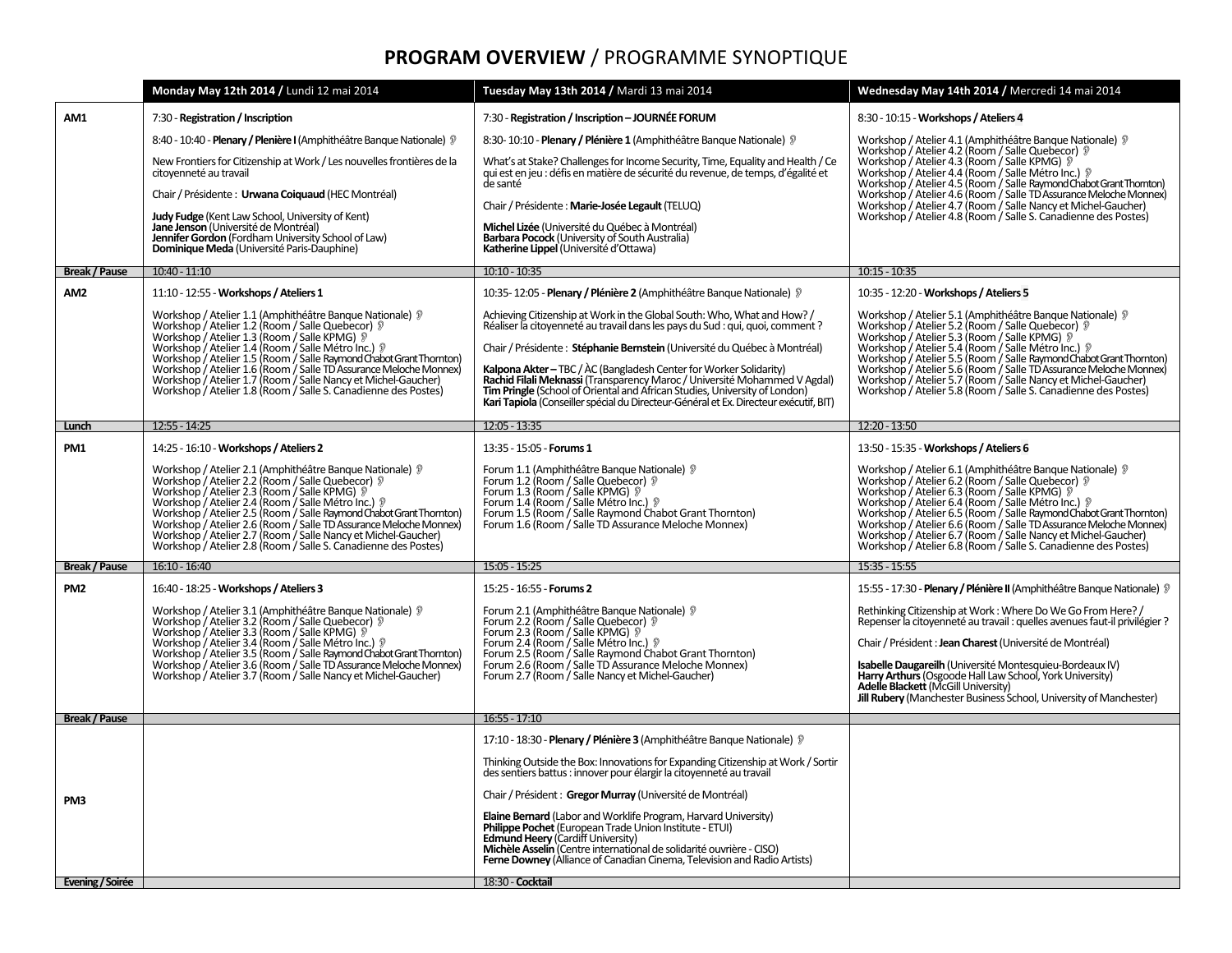## **WORKSHOPS AND COMMUNITY FORUMS / ATELIERS ET FORUMS DES PARTENAIRES** (With simultaneous interpretation / avec interpretation simultanée)

|                                                                    | 12 May / 12 mai 2014<br>$(11:10 - 12:55)$                                                                                                                                                                                                                                                                                                                                                                                                                            | 12 May / 12 mai 2014<br>$(14:25 - 16:10)$                                                                                                                                                                                                                                                                                                                                                                                                                                                                  | 12 May / 12 mai 2014<br>$(16:40 - 18:25)$                                                                                                                                                                                                                                                                     | 13 May / 13 mai 2014<br>$(13:35 - 15:05)$                                                                                                                                                                                                                       | 13 May / 13 mai 2014<br>$(15:25 - 16:55)$                                                                                                                                                                                                       | 14 May / 14 mai 2014<br>$(8:30 - 10:15)$                                                                                                                                                                                                                                           | 14 May / 14 mai 2014<br>$(10:35 - 12:20)$                                                                                                                                                                                                                 | 14 May / 14 mai 2014<br>$(13:50 - 15:35)$                                                                                                                                                                                                                                |
|--------------------------------------------------------------------|----------------------------------------------------------------------------------------------------------------------------------------------------------------------------------------------------------------------------------------------------------------------------------------------------------------------------------------------------------------------------------------------------------------------------------------------------------------------|------------------------------------------------------------------------------------------------------------------------------------------------------------------------------------------------------------------------------------------------------------------------------------------------------------------------------------------------------------------------------------------------------------------------------------------------------------------------------------------------------------|---------------------------------------------------------------------------------------------------------------------------------------------------------------------------------------------------------------------------------------------------------------------------------------------------------------|-----------------------------------------------------------------------------------------------------------------------------------------------------------------------------------------------------------------------------------------------------------------|-------------------------------------------------------------------------------------------------------------------------------------------------------------------------------------------------------------------------------------------------|------------------------------------------------------------------------------------------------------------------------------------------------------------------------------------------------------------------------------------------------------------------------------------|-----------------------------------------------------------------------------------------------------------------------------------------------------------------------------------------------------------------------------------------------------------|--------------------------------------------------------------------------------------------------------------------------------------------------------------------------------------------------------------------------------------------------------------------------|
| SESSION 1/<br>SÉANCES <sub>1</sub><br><b>Banque Nationale</b><br>Ð | <b>WORKSHOP / ATELIER 1.1</b><br>Management Strategy and<br>Worker Resistance / Stratégies<br>managériales et praxis de<br>résistance ouvrière                                                                                                                                                                                                                                                                                                                       | <b>WORKSHOP / ATELIER 2.1</b><br>Alternative, Competing or<br>Complementary Forms of<br><b>Collective Representation:</b><br>Vectors of Citizenship at<br>Work? / Formes alternatives,<br>concurrentes et<br>complémentaires de<br>représentation collective :<br>vecteurs de citoyenneté au<br>travail?                                                                                                                                                                                                   | <b>WORKSHOP / ATELIER 3.1</b><br>Understanding the<br><b>Employment Standards</b><br>Enforcement Gap in Ontario:<br>A Multi-Method Inquiry / Saisir<br>l'écart dans l'application des<br>normes minimales du travail<br>en Ontario : une enquête<br>multiméthodes                                             | FORUM 1.1<br>Must a Good Job Be a Green<br>Job? / Un bon emploi est-il<br>nécessairement vert?                                                                                                                                                                  | FORUM 2.1<br>How Do We Make Workplaces<br>More Democratic? /<br>Comment rendre les milieux<br>de travail plus démocratiques?                                                                                                                    | <b>WORKSHOP / ATELIER 4.1</b><br>The Role of Public Policy in the<br>Regulation of Labour Markets<br>and Employment / Le rôle des<br>politiques et des pouvoirs<br>publics en matière de<br>régulation du marché du<br>travail et de l'emploi                                      | <b>WORKSHOP / ATELIER 5.1</b><br>The Freedom of Association:<br>Scope, Protection and<br>Implementation / La liberté<br>d'association : portée,<br>protection et respect                                                                                  | <b>WORKSHOP / ATELIER 6.1</b><br>Unions and the Degradation of<br>Working Conditions and<br>Representation in the Public<br>Sector / Les syndicats face à la<br>dégradation des conditions de<br>travail et d'exercice de la<br>représentation dans le secteur<br>public |
| SESSION 2/<br><b>SÉANCES 2</b><br>Quebecor<br>P                    | <b>WORKSHOP / ATELIER 1.2</b><br>Worker Participation and<br>Democracy at Work: Voice,<br>Organizational Performance<br>and Societal Effects /<br>Participation ouvrière et<br>démocratie au travail :<br>expression, performance<br>organisationnelle et effets<br>sociétaux                                                                                                                                                                                        | <b>WORKSHOP / ATELIER 2.2</b><br>Negotiating the 'Frontiers':<br>New Alliances, Identities and<br>Forms of Worker Solidarity /<br>Tisser des liens pour gommer<br>les 'frontières' : nouvelles<br>alliances, logiques d'adhésion<br>et formes de solidarités<br>ouvrières                                                                                                                                                                                                                                  | <b>WORKSHOP / ATELIER 3.2</b><br>The Short End of the Stick:<br>Segmentation, Collective<br>Agreements and Public Policies/<br>Le petit bout du bâton :<br>segmentation, ententes<br>négociées et politiques<br>publiques                                                                                     | FORUM 1.2<br>Migrant Workers Mobilizing<br>(Trans)nationally: Who Are<br>the Actors, What Are the<br>Strategies? / La mobilisation<br>(trans)nationale des<br>travailleuses et travailleurs<br>migrants: qui sont les acteurs,<br>quelles sont les stratégies ? | FORUM 2.2<br>How Do We Make Workplaces<br>More Equal? Policy Pathways<br>for the Next Decade /<br>Comment rendre les milieux<br>de travail plus égalitaires ?<br>Avenues politiques pour la<br>prochaine décennie                               | <b>WORKSHOP / ATELIER 4.2</b><br>On Other Fronts: Trade Unions<br>in Public Opinion and in the<br>Political Arena / D'autres<br>fronts : les syndicats dans<br>l'opinion, les débats et l'espace<br>publics                                                                        | <b>WORKSHOP / ATELIER 5.2</b><br>The Social Responsibility of the<br>Firm: Requirements for<br>Implementation / La<br>responsabilité sociale des<br>entreprises : conditions<br>d'exercice et de mise en<br>œuvre                                         | <b>WORKSHOP / ATELIER 6.2</b><br>The Meaning, the Value and<br>the Quality of Work / Le sens,<br>la valeur et la qualité du travail                                                                                                                                      |
| SESSION 3/<br><b>SÉANCES 3</b><br><b>KPMG</b><br>P                 | <b>WORKSHOP / ATELIER 1.3</b><br>Innovating for Renewing<br>Union Representation? /<br>Innover pour refonder la<br>représentation syndicale ?                                                                                                                                                                                                                                                                                                                        | <b>WORKSHOP / ATELIER 2.3</b><br>Promises and Pitfalls in the<br>Implementation of<br>International Norms and<br>Fundamental Rights at Work /<br>La mise en œuvre des normes<br>internationales et des droits<br>fondamentaux au travail:<br>écueils et promesses                                                                                                                                                                                                                                          | <b>WORKSHOP / ATELIER 3.3</b><br>SYMPOSIUM II - Through the<br>Gender Lens: Perspectives on<br>the Reproduction of Identity<br>and Inequality At and Beyond<br>Work II / Sous l'angle du<br>genre: regards croisés sur la<br>reproduction des identités et<br>des inégalités au travail et<br>hors-travail II | FORUM 1.3<br>Are Unions Part of the Solution<br>or Part of the Problem? / Les<br>syndicats font-ils partie du<br>problème ou de la solution ?                                                                                                                   | FORUM 2.3<br>How to Demystify the South<br>within Global Value Chains?<br>Local Choices Under Global<br>Scrutiny / Comment<br>démystifier le Sud dans les<br>chaînes de valeur mondiales ?<br>Des choix locaux sous les<br>projecteurs du monde | <b>WORKSHOP / ATELIER 4.3</b><br>Citizenship at Work in a<br>Project Based Environment /<br>La citoyenneté au travail en<br>contexte de gestion de projets                                                                                                                         | <b>WORKSHOP / ATELIER 5.3</b><br>Articulating Space to Increase<br>Collective Action and<br>Reinforce Citizenship at Work/<br>L'articulation des espaces<br>comme facteur de<br>renforcement de l'action<br>collective et de la citoyenneté<br>au travail | <b>WORKSHOP / ATELIER 6.3</b><br>Are Representation<br>Mechanisms and Social<br>Dialogue Up to the Challenge<br>of Citizenship at Work? /<br>Espaces de représentation et<br>de dialogue social : à la mesure<br>des enjeux de citoyenneté au<br>travail?                |
| SESSION 4/<br><b>SÉANCES 4</b><br>Métro Inc.<br>P                  | <b>WORKSHOP / ATELIER 1.4</b><br>SYMPOSIUM I - The<br>Regulation of the Working<br>Conditions and<br>Commodification of the<br>Immigrant Workforce I: A<br>Comparative and International<br>Perspective on Migrant<br>Worker Mobility / La<br>régulation politique et<br>juridique des conditions de<br>travail et de la<br>marchandisation de la main-<br>d'œuvre immigrante I : Regard<br>comparé et international sur la<br>mobilité des travailleurs<br>migrants | <b>WORKSHOP / ATELIER 2.4</b><br>SYMPOSIUM I - The<br>Regulation of the Working<br>Conditions and<br>Commodification of the<br>Immigrant Workforce II:<br><b>Interdisciplinary Perspectives</b><br>on Legal Effectiveness in the<br>Case of Migrant Workers / La<br>régulation politique et<br>juridique des conditions de<br>travail et de la<br>marchandisation de la main-<br>d'œuvre immigrante II :<br>Réflexions interdisciplinaires<br>sur l'effectivité de droit pour<br>les travailleurs migrants | <b>WORKSHOP / ATELIER 3.4</b><br>What Role for Fundamental<br>Rights at Work? / Quel rôle<br>pour les droits fondamentaux<br>au travail?                                                                                                                                                                      | FORUM 1.4<br>The Challenges of Personal<br>and Professional Times: How<br>to Build Balance ? / Les enjeux<br>des temps personnels et<br>professionnels : comment<br>construire des équilibres ?                                                                 | FORUM 2.4<br>Réduire et mutualiser les<br>risques : comment<br>reconstruire la sécurité du<br>revenu? / How Do We Put<br><b>Income Security Back</b><br>Together Again? Reducing and<br><b>Collectivizing Risk</b>                              | <b>WORKSHOP / ATELIER 4.4</b><br><b>SYMPOSIUM III - Mondi</b><br>Migranti I-International<br>Labour Markets, Political<br><b>Regulations and Migrant</b><br>Work/ Mondi Migranti I - Les<br>marchés internationaux du<br>travail, la régulation politique<br>et le travail migrant | <b>WORKSHOP / ATELIER 5.4</b><br><b>SYMPOSIUM IV - Broken</b><br>Paradigms: The Crisis of<br>Labour Law II / Crise<br>paradigmatique du droit du<br>travail II                                                                                            | <b>WORKSHOP / ATELIER 6.4</b><br>Identity Work: Employment,<br>Generational Cohorts and<br>Labour Market Trajectories /<br>Aspirations identitaires à<br>l'égard du travail, de l'emploi<br>et du parcours professionnel                                                 |